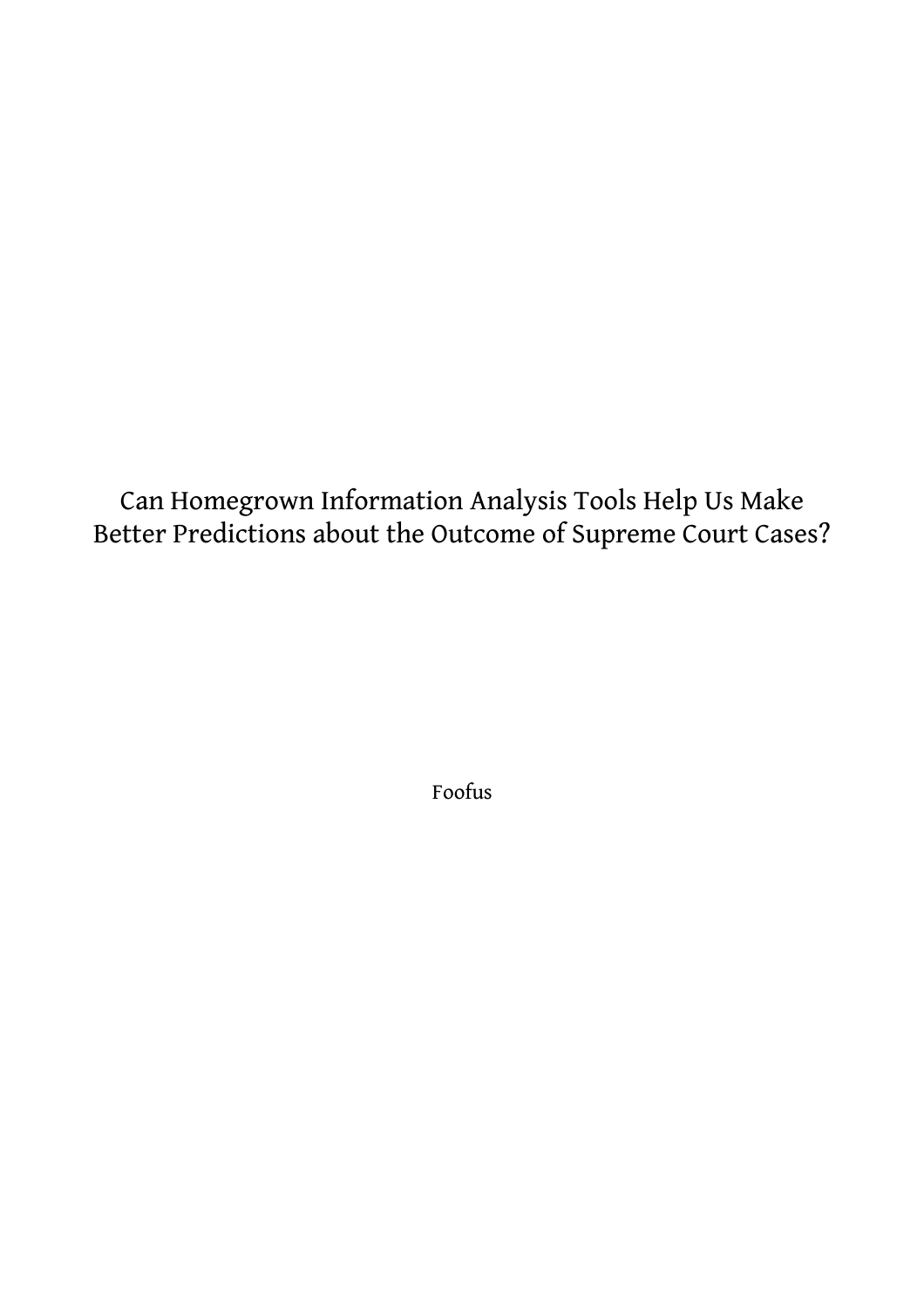# **Table of Contents**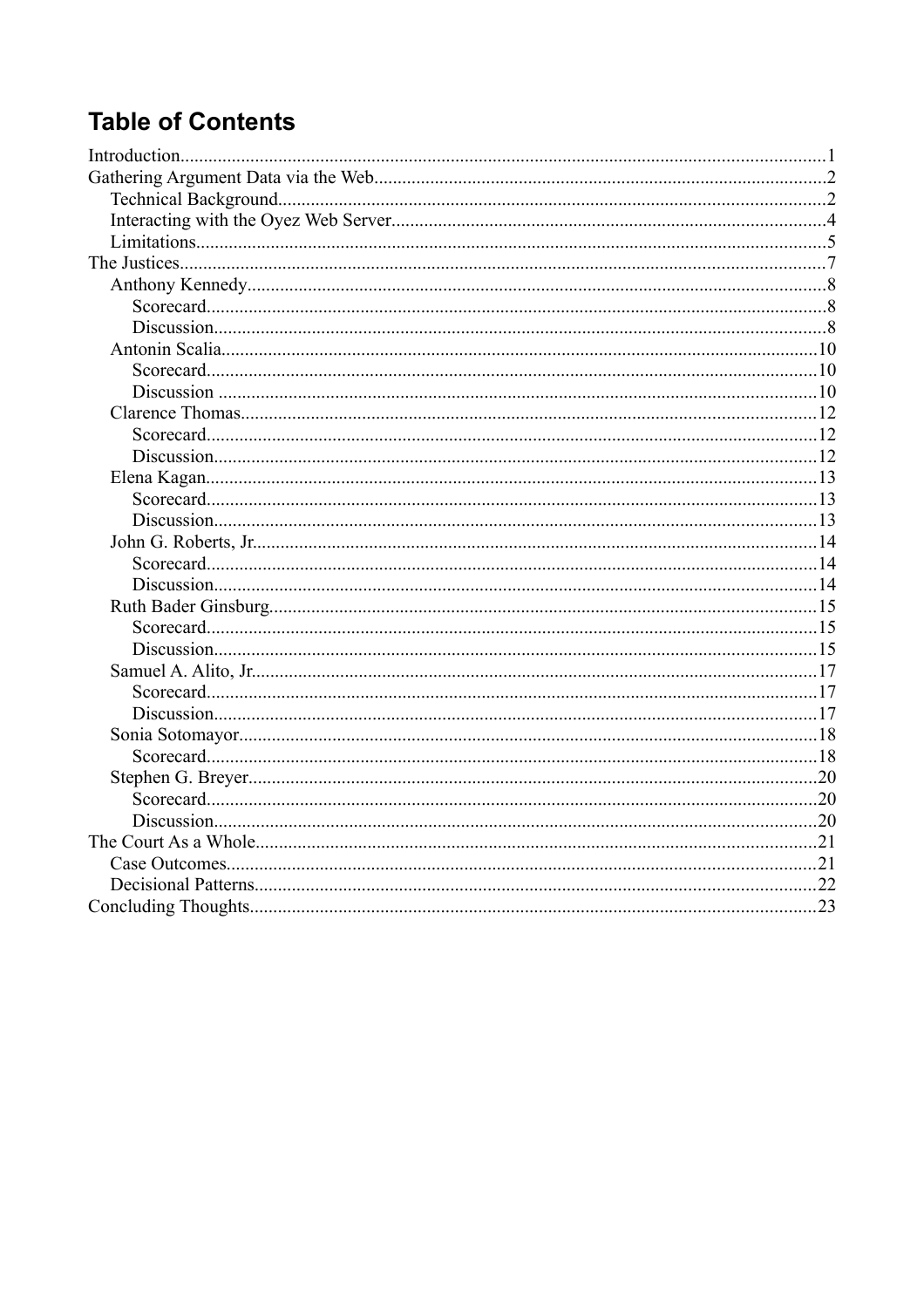## **Introduction**

In 2005, Professor Jay Wexler of Boston University published an article in which he purported to identify the funniest sitting United States Supreme Court justice by reviewing transcripts of oral arguments and counting the number of times the record reflected laughter.<sup>[1](#page-2-0)</sup> On the surface, this short and enjoyable article seems frivolous, but it raises an interesting possibility. Specifically, although the bulk of Supreme Court punditry focuses on specific cases or arguments, it is possible to learn things about the justices by aggregate analysis of oral arguments. Such an approach will never be a substitute for analysis of policy or legal theory: it is issue-neutral. That characteristic, however, is also a strength: the possibility of spotting patterns or trends in the way the justices interact might be useful in cases where an individual justice's opinion is in doubt, or where it is desirable to counterbalance possible preconceptions of the part of the analyst. At the very least, sifting through the complete library of arguments heard by members of the current court can give outsiders a better-rounded view of interactions on the court by placing any given oral argument in a broader context.

This paper presents a first attempt at such analysis, using materials available from the Oyez Project.<sup>[2](#page-2-1)</sup> The research consisted of three major phases: development of software tools to facilitate the collection and organization of Supreme Court argument materials, the actual use of those tools to harvest data for every case heard by a currently sitting member of the Supreme Court, and the analysis and presentation of that material. The goal was to study whether it is feasible to draw inferences either about some individual justices or about the court as a whole based simply on numerical analysis of case data. The question of whether any of the justices have mannerisms at oral argument that telegraph their votes is a complex one, and this paper admittedly only scratches the surface of the topic. Nevertheless, even in the context of this research, it is possible to observe, for at least four justices, patterns in their

<span id="page-2-0"></span><sup>1</sup> Jay D. Wexler, *Laugh Track*, 9 GREEN BAG 2d 59.

<span id="page-2-1"></span><sup>2</sup> *See,* http://www.oyez.org (last visited May 12, 2011).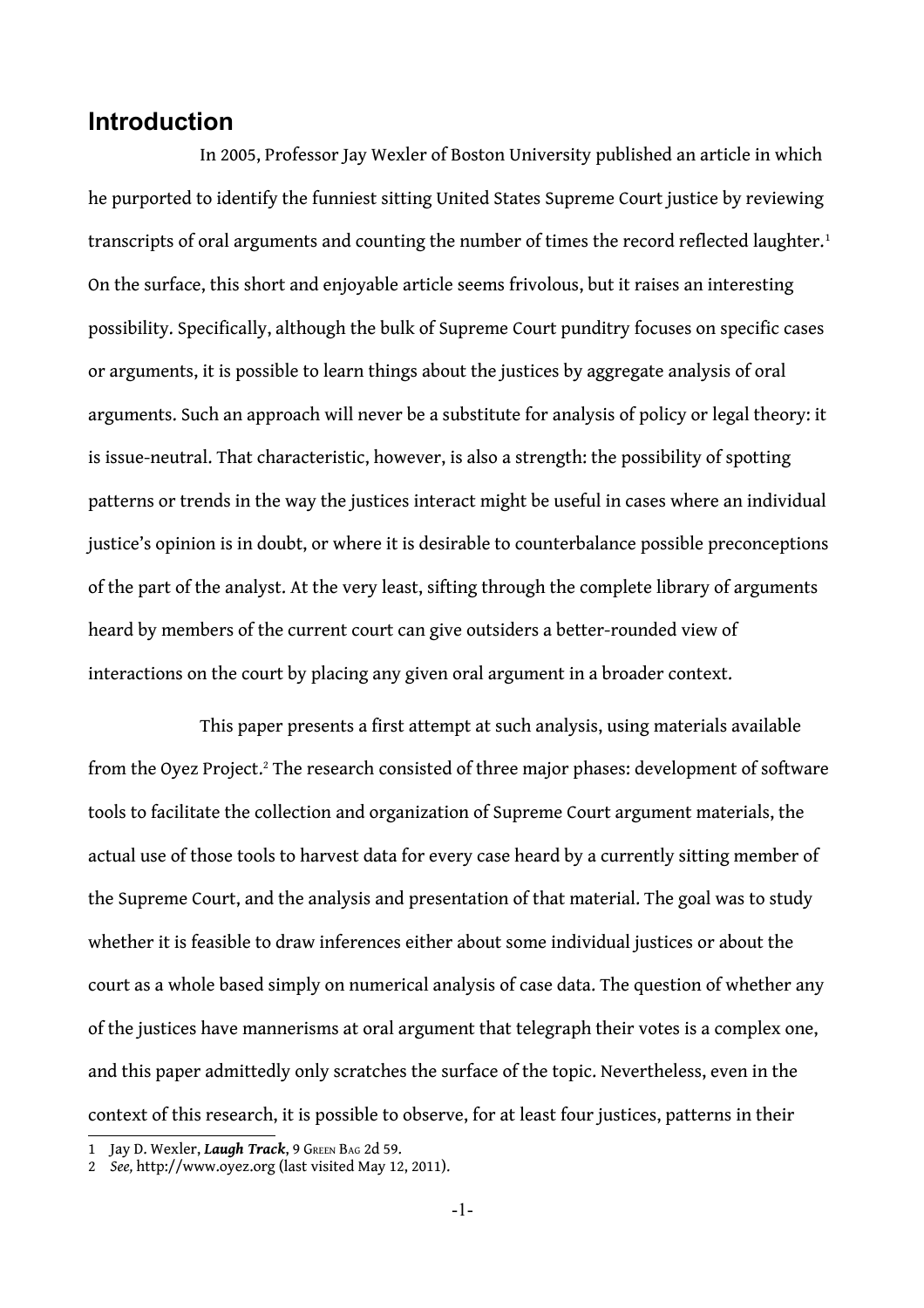interactions with the advocates that correlate with their eventual votes.

## **Gathering Argument Data via the Web**

Before addressing the specifics of the Oyez web site, a brief explanation of the underlying technology involved is warranted to ensure that the reader is acquainted with the necessary terms, and can better understand the process involved.

### Technical Background

The World Wide Web is a collection of Internet-connected systems sharing data<sup>[3](#page-3-0)</sup> via the Hypertext Transfer Protocol (HTTP). Most users experience the Internet by using a web browser.<sup>[4](#page-3-1)</sup> In this context, a web browser is a piece of software that sends HTTP requests for web resources (documents, images, video, etc.) to various web servers which respond to these requests by furnishing the requested materials, again via HTTP. For the purposes of this discussion, the inner details of HTTP are unimportant, it is enough to understand that HTTP is a simple request-response protocol: a client (usually a web browser) issues a request, the server responds, and the transaction is complete. The figure below is a transcript of a simple HTTP conversation: a client requests a document,<sup>[5](#page-3-2)</sup> and the server returns it. The text in bold is issued by the client, and the remainder is the server's response.

<span id="page-3-0"></span><sup>3</sup> *In re Doubleclick Privacy Litig.*, 154 F. Supp. 2d 497, 501 (S.D.N.Y. 2001)

<span id="page-3-1"></span><sup>4</sup> Currently popular web browsers include Internet Explorer, Firefox, Chrome, Safari, and Opera, but there have been others, such as Netscape Navigator and Mosaic.

<span id="page-3-2"></span><sup>5</sup> *See* http://www.foofus.net/foofus/test.html (last visited April 30, 2011); the reader is invited to visit this URL in order to see the page rendered in an actual web browser.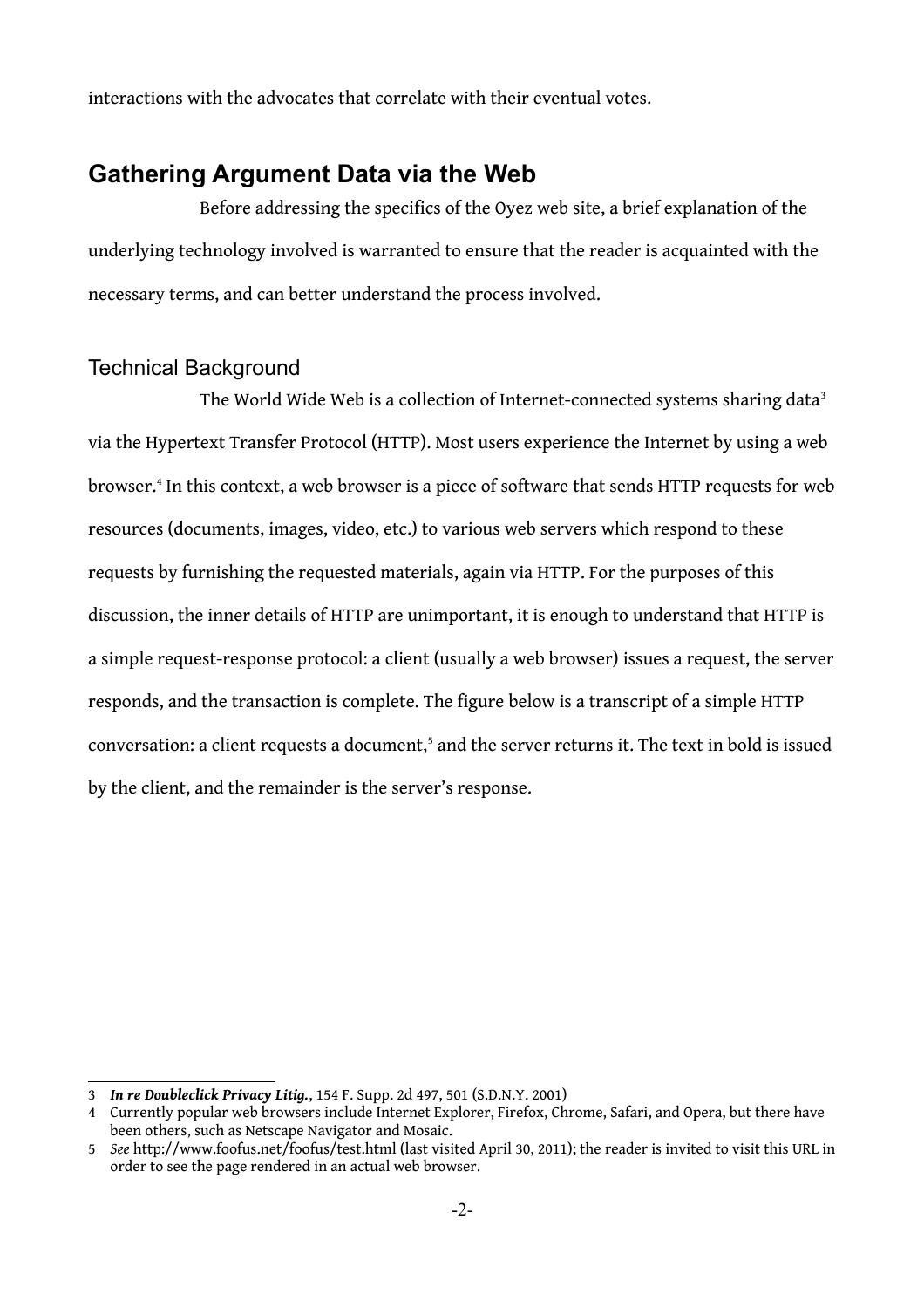```
Simple HTTP Transaction with the www.foofus.net Web Server
GET /foofus/test.html HTTP/1.0
HTTP/1.1 200 OK
Date: Sun, 25 Apr 2010 15:38:50 GMT
Server: Apache/2.2.3 (Unix) PHP/5.2.0 mod_ssl/2.2.3 OpenSSL/0.9.8l
Last-Modified: Sun, 25 Apr 2010 15:38:03 GMT
ETag: "2eb83e-57-7227ecc0"
Accept-Ranges: bytes
Content-Length: 87
Connection: close
Content-Type: text/html
<HTML>
<HEAD><TITLE>Test Page</TITLE></HEAD>
<BODY>This is a test page</BODY>
</HTML>
```
The web server's response begins with a set of "headers:" information about the response itself. The headers let the browser know that the client's request will be honored (the "200 OK" response code), the type of web server software in use (Apache), $^6$  $^6$  the date end time of the transaction, and some facts about the response itself: the length of the response (87 bytes), and what the response consists of (an HTML document), which begins after the blank line. HTML stands for HyperText Markup Language,<sup>[7](#page-4-1)</sup> a standard for describing both the form and the content of a web page. In the example above, the underlined and italicized portions of the document are HTML "tags" used to describe the layout of the web page (in this case, which portions constitute the title, to be shown in the web browser's title bar, and which portions constitute the body of the document, to be displayed in the browser's main window).<sup>[8](#page-4-2)</sup> The same fundamental transaction is played out behind the scenes of every web surfing session: the web browser requests some material from a web server, the web server returns a block of data that describes both the information to be presented to the user and the format in which the

<span id="page-4-0"></span><sup>6</sup> *See* http://www.apache.org/ (last visited April 30, 2011).

<span id="page-4-1"></span><sup>7</sup> *See* http://www.w3.org/wiki/HTML (last visited April 30, 2011)

<span id="page-4-2"></span><sup>8</sup> HTML tags can also describe links, images, forms, and a variety of other document types that might be embedded in web pages.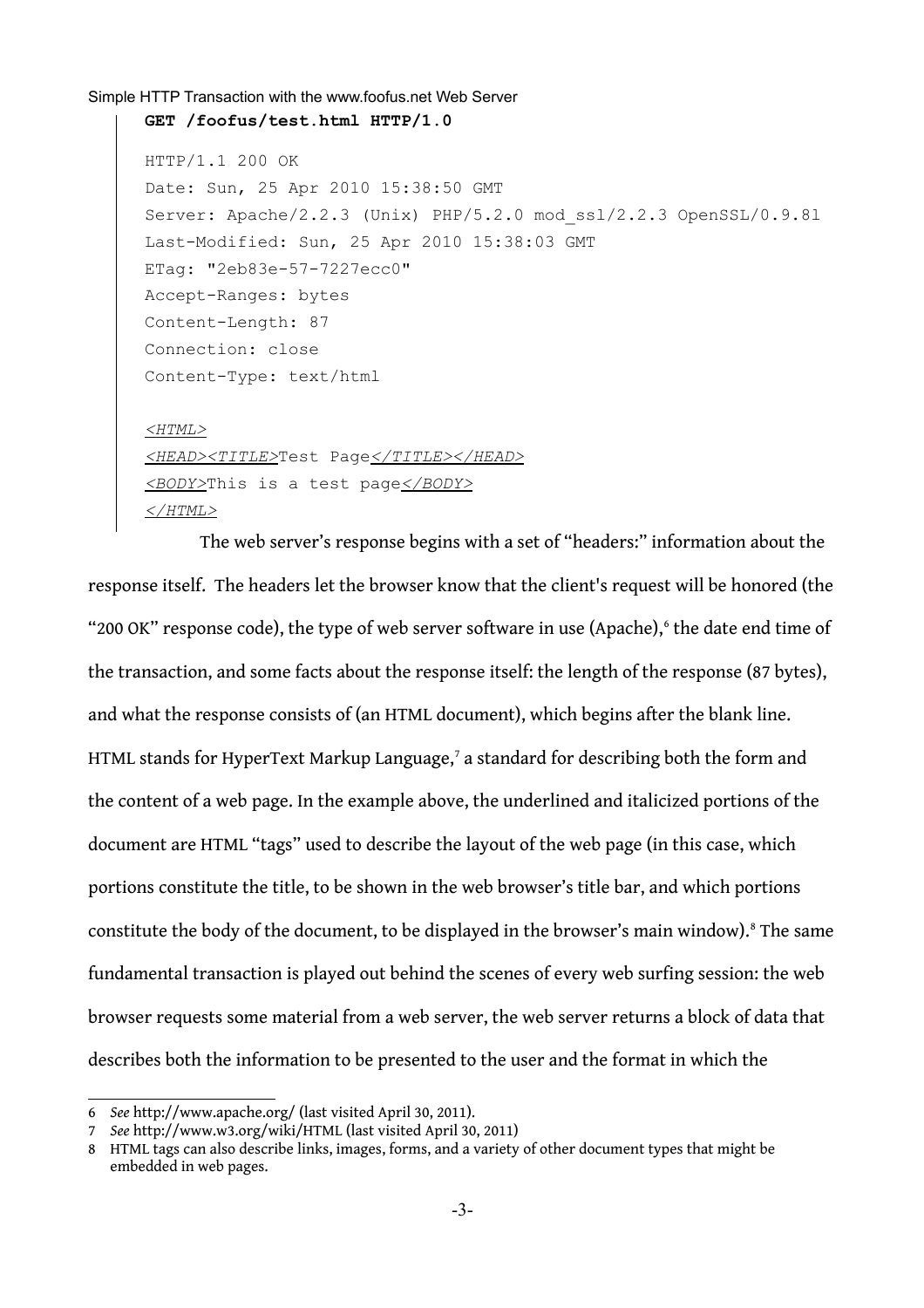information should be presented, and the web browser renders the content for the user in the manner directed.

### Interacting with the Oyez Web Server

The oyez.org web site provides a facility for the public to review the activities of the United States Supreme Court. Specifically, it allows users to browse the docket for any given term, view a summary of each case, and even listen to the oral arguments (and in some cases also opinion announcements°). As an added feature, the site provides an "expanded view" of the oral argument, which displays the transcript of the oral arguments synchronized with the original audio. Oral argument transcripts are stored as XML files.<sup>[10](#page-5-1)</sup> XML is a specification similar to HTML, except its intent is to make content more easily accessible to programs, rather than human readers.<sup>[11](#page-5-2)</sup>

In order to gather the necessary underlying data for this research, two programs were developed in the perl programming language.<sup>[12](#page-5-3)</sup> Each of these programs basically automates a set of actions that could be taken by a human being with a web browser, and records the results. The first program systematically downloads the court's complete docket for a given year. Its output is a file containing a list of cases; for each case it records the caption, docket number, argument date, decision date, majority decision author, and the vote split. Using this program, it was possible to make a master docket list of all cases heard by since Justice Scalia was elevated to the court in 1986 up to April 30, 2011.<sup>[13](#page-5-4)</sup>

The second program is more complex: it takes the master docket file and a list of

<span id="page-5-0"></span><sup>9</sup> *See, e.g.,* The Oyez Project, *Tison v. Arizona*, 481 U.S. 137 (1987)

<span id="page-5-1"></span>available at: (http://oyez.org/cases/1980-1989/1986/1986\_84\_6075) (last visited Saturday, May 7, 2011). 10 *See* http://www.w3.org/XML/ (last visited on May 12, 2011).

<span id="page-5-2"></span><sup>11</sup> The files are intended to be parsed by the oral argument display applet that allows those listening to an argument to follow along with the text, but the they are just as easily parsed by other software, such as that created in the course of this study.

<span id="page-5-3"></span><sup>12</sup> *See* http://www.perl.org/ (last visited on April 30, 2011).

<span id="page-5-4"></span><sup>13</sup> This cutoff date is arbitrary, but it was important at some point to stop merely collecting data and to begin analyzing it.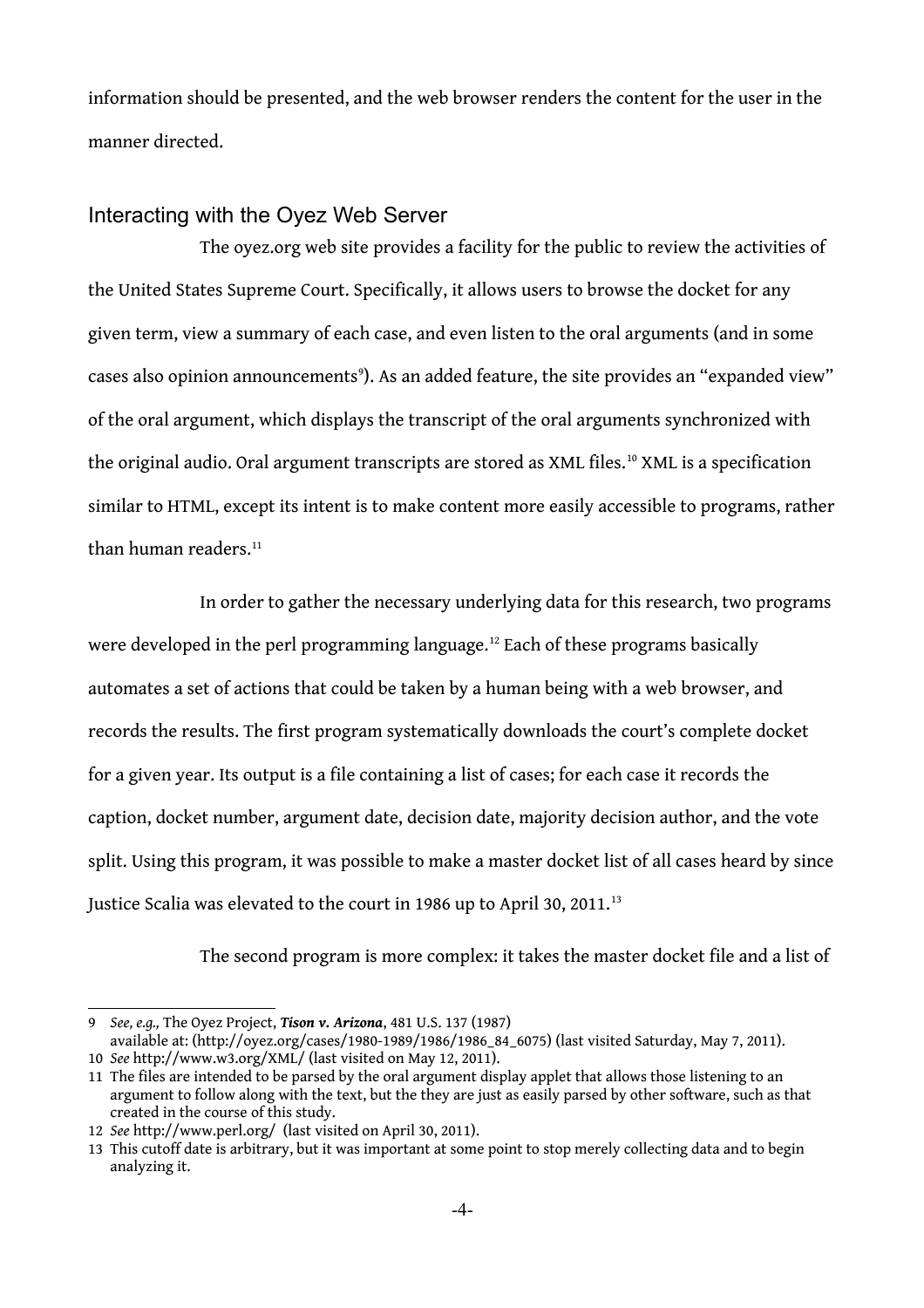the current justices as inputs and constructs a series of web requests. There are three main outputs:

- 1. For each case, the program creates a file whose contents reflect whether the petitioner or the respondent prevailed, how each justice voted, the citation, and who the advocates for each party were.
- 2. For each justice, the program creates several files: a list of cases in which the justice participated, a list of cases the in which the justice did not participate, a list of cases in which the justice voted with the majority, a list of cases in which the justice voted with the minority, and lists of cases in which the justice wrote a concurrence, dissent, or joined another justice's concurrence or dissent.
- 3. The transcript file for the case's oral argument.

The net result is a complete collection of each justice's voting record, along with results and oral argument transcripts for every case heard by any combination of the current members of the United States Supreme Court.

Some efforts were required to account for inconsistencies in the data: Oyez is not completely faithful to its naming conventions (e.g., in the oral argument transcript files, Justice Roberts is sometimes referred to as "John\_G\_Roberts" and sometimes as "john\_g\_roberts\_jr;" Justice Sotomayor is alternately "justice\_sotomayor" or "sonia\_sotomayor," and so forth). Likewise, some justices (e.g., John Roberts and Elena Kagan) appeared in transcripts as advocates before they were elevated to the court.

### **Limitations**

There are a number of important limitations affecting data gathered in this way. The first and most obvious has already been mentioned: this analysis places no weight

-5-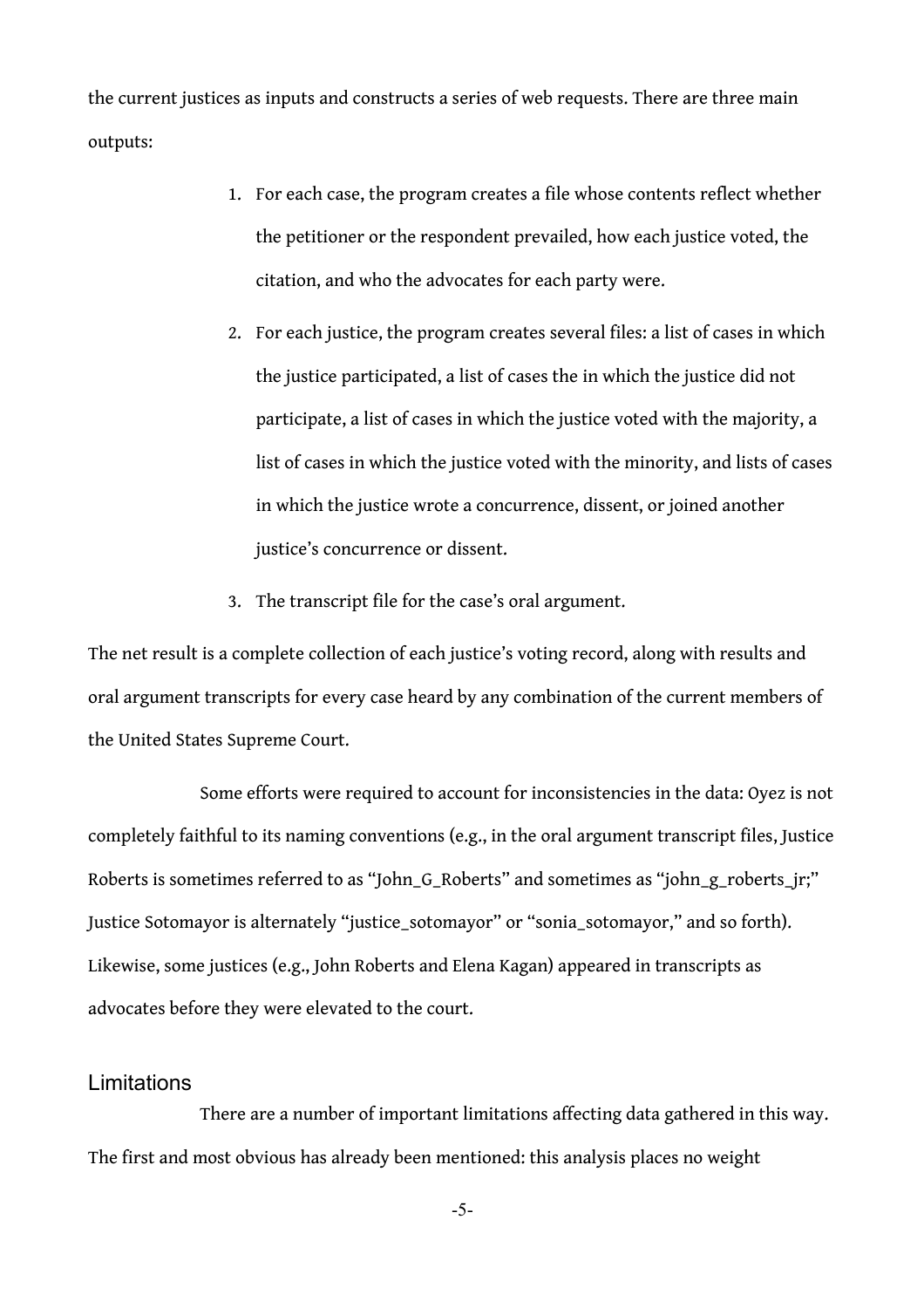whatsoever on the merits of the case at bar, the issues at stake, or the briefs submitted. It makes no sense to think that cases are decided without attention to these factors, and as a result, the findings presented here represent a form of insight into Supreme Court decision-making that is untethered to the issues surrounding any particular case.

Second, for the purposes of this research, we are accepting Oyez's analysis of which party prevailed in the case. For example, a case might present several questions, some of which the court might answer in favor of the petitioner, and some in favor of the respondent, making it at least somewhat unclear which party has "won." A more nuanced analysis might take the nature of the issues into account, but that is too complex an undertaking for this effort.

The data from Oyez are also not 100% uniform, and this presents a technical problem. When parsing the oral argument files, the only way to decide whether a justice's question is asked of the petitioner or the respondent is by the name of the advocate to whom the question is addressed. The Oyez pages summarizing a case name the advocates, but in some cases fail to specify which side they represented. Likewise, readers with an actuarial bent will notice that for some justices, particularly those who have been on the court the longest, the total number of cases heard by the court during a Justice's tenure is slightly higher than the sum of the number of cases in which the Justice voted for the majority, the number of cases in which the justice voted for the minority, and the number of cases in which the justice did not participate. Again, this represents some minor inconsistency in the way that Oyez has recorded the justices' votes, and the relatively few missing votes could be found through further research, but because the margin of error is less than 1%, the degree of extra precision to be had by tracking down the missing votes is not worth the rather substantial effort required to review hundreds of case records for single voting anomalies.

The only data-related flaw of substance is that Oyez seems not to have reported

-6-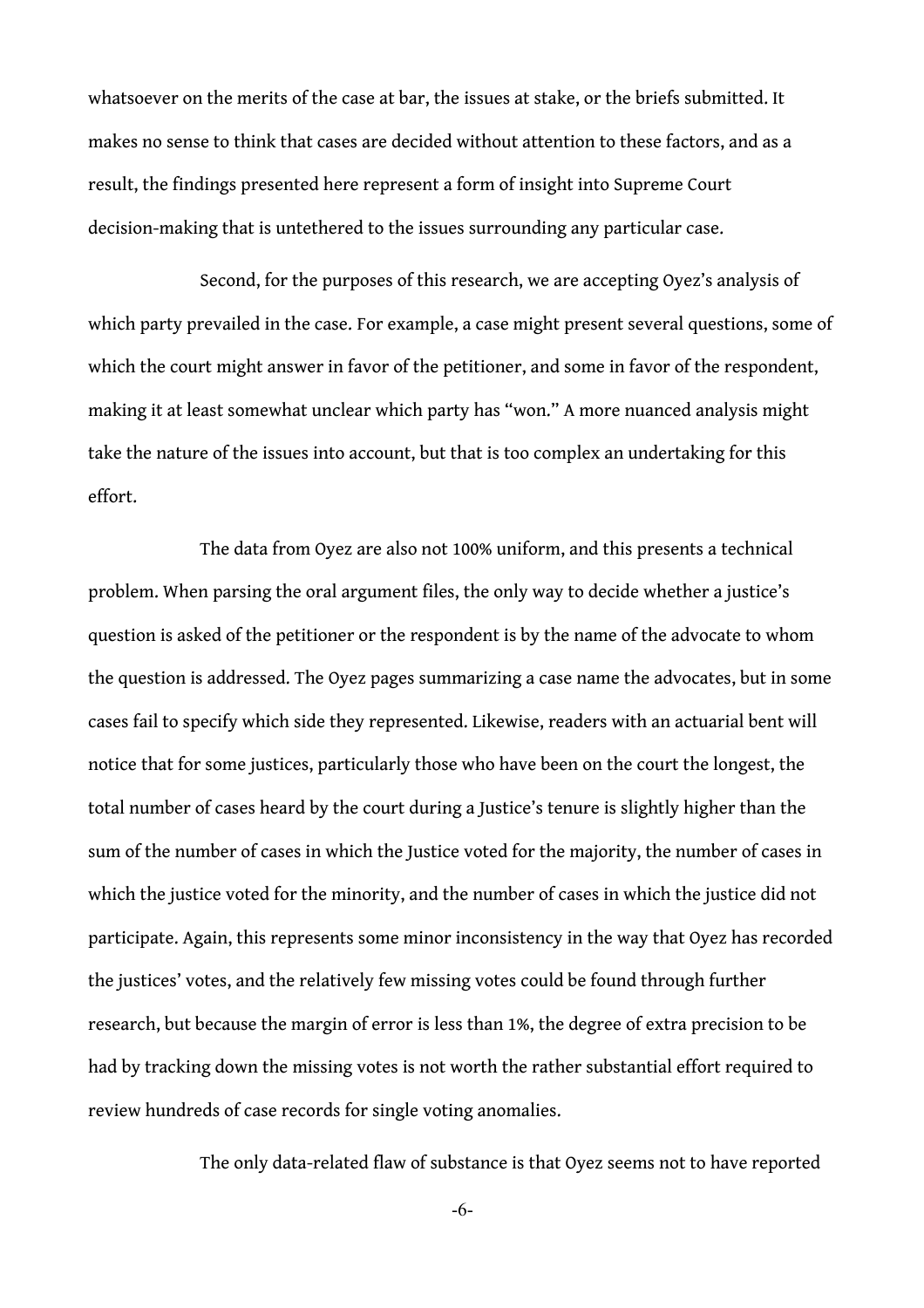the justices' votes for 78 cases in the 2008 term, as well as 23 other cases between 2006 and 2010.[14](#page-8-0) This was only discovered late in the analysis, when producing graphs to detect trends in the justices' voting patterns, and time did not permit tabulation of the votes in these cases. Once again, this information is available, albeit not from Oyez, should some intrepid future researcher find value in filling in the lacunae that remain in this initial paper.

Finally, it is important to note that the findings for the individual justices have differing weights. For a justice who speaks only rarely at oral argument, or a justice who is new to the court, even a seemingly stark pattern may not justify a strong conclusion, simply because there is not enough data to go on.

## **The Justices**

This section provides an overview of the findings for each justice. The first item is a scorecard with a brief numerical synopsis of the justice's record on the court. The second section presents analysis of the oral argument data for cases in which the justice participated.

The oral argument transcripts identify the speaker of each utterance. For the purposes of this analysis, no attempt was made to differentiate between utterances based on their nature (e.g., questions, comments, jokes, etc.): it is simply assumed that every time a justice speaks, it is to ask a question. Questions come in only three classes, therefore, based on the identity of the last party to speak: the petitioner, the respondent, or a current fellow justice (questions asked to justices no longer on the court were excluded[15](#page-8-1)).

Cases for which either the justices' voting records or the advocates' roles (i.e., whether they appeared for the petitioner or the respondent) were not available were excluded

<span id="page-8-0"></span><sup>14</sup> *Compare, e.g.*, The Oyez Project, *Altria Group v. Good* , 555 U.S. \_\_\_ (2008) available at: (http://oyez.org/cases/2000-2009/2008/2008\_07\_562) (last visited Saturday, May 7, 2011) with The Oyez Project, Oregon v. Ice , 555 U.S. \_\_\_ (2009) available at: (http://oyez.org/cases/2000-2009/2008/2008\_07\_901) (last visited Saturday, May 7, 2011).

<span id="page-8-1"></span><sup>15</sup> In retrospect, this may have been a mistake, because it tends to understate the value of justice-to-justice questions for justices with greater seniority on the court. The intent behind the decision was to avoid potential overstatement of the value resulting from arguments or dialogs with justices no longer present.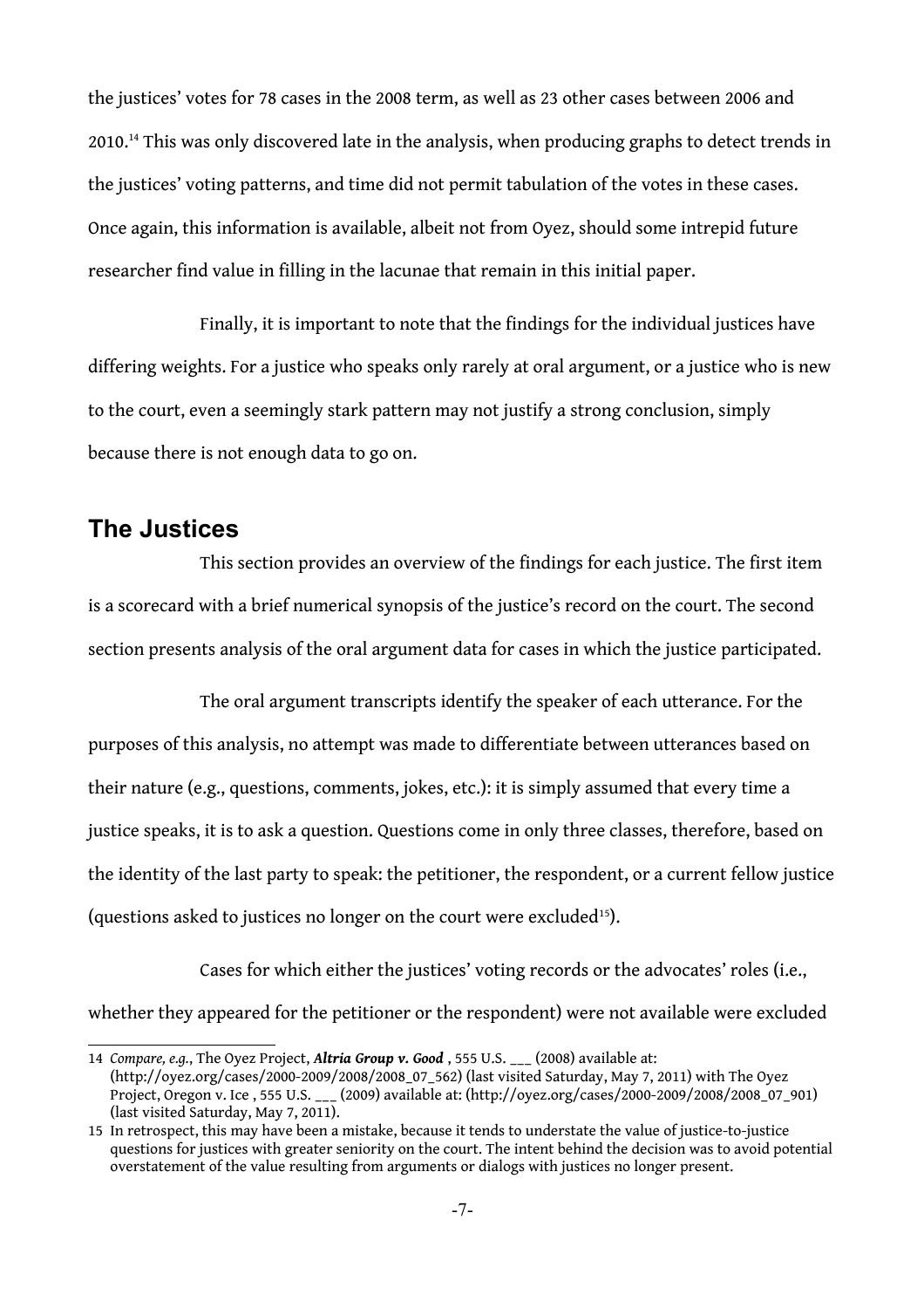from the analysis, because it would be impossible to link the justices' votes with whatever they did at oral argument.

## Anthony Kennedy

#### **Scorecard**

| Cases During Tenure: 2057         |      |
|-----------------------------------|------|
| Voted with the Majority:          | 1802 |
| Voted with the Minority: 188      |      |
| Did Not Participate: 65           |      |
| Majority Opinions Authored: 214   |      |
| Concurrences Authored: 192        |      |
| Dissents Authored: 185            |      |
| Joined Another Justice's Opinion: | 169  |

#### **Discussion**

The perception of Justice Kennedy as a swing vote seems supported by the fact that he has voted with the majority in over 87% of the 2,057 cases heard by the Supreme Court since his appointment: as Justice Kennedy rules, so does the court. In a 5-4 decision, of course, each of the five votes in the majority is equally decisive– the changing of any would tip the outcome in the other direction. Justice Roberts, for example, has been with the majority in roughly the same percentage of the cases he has heard. The phrase "swing vote," in the context of the Supreme Court, must therefore mean something more than "strongly correlated with the outcome of cases," and must connote a vote that is less easy to predict on policy or ideological grounds.

Of the 2,057 cases heard during Justice Kennedy's time on the court, 734 were included in the oral argument study (i.e., there was complete information about the justices' rulings in these cases, there was complete information about who represented each party, and Justice Kennedy said at least one thing in the course of the oral arguments). Over the course of those cases, Justice Kennedy spoke 8,753 times: 4,378 times to the petitioner, 3,837 times to the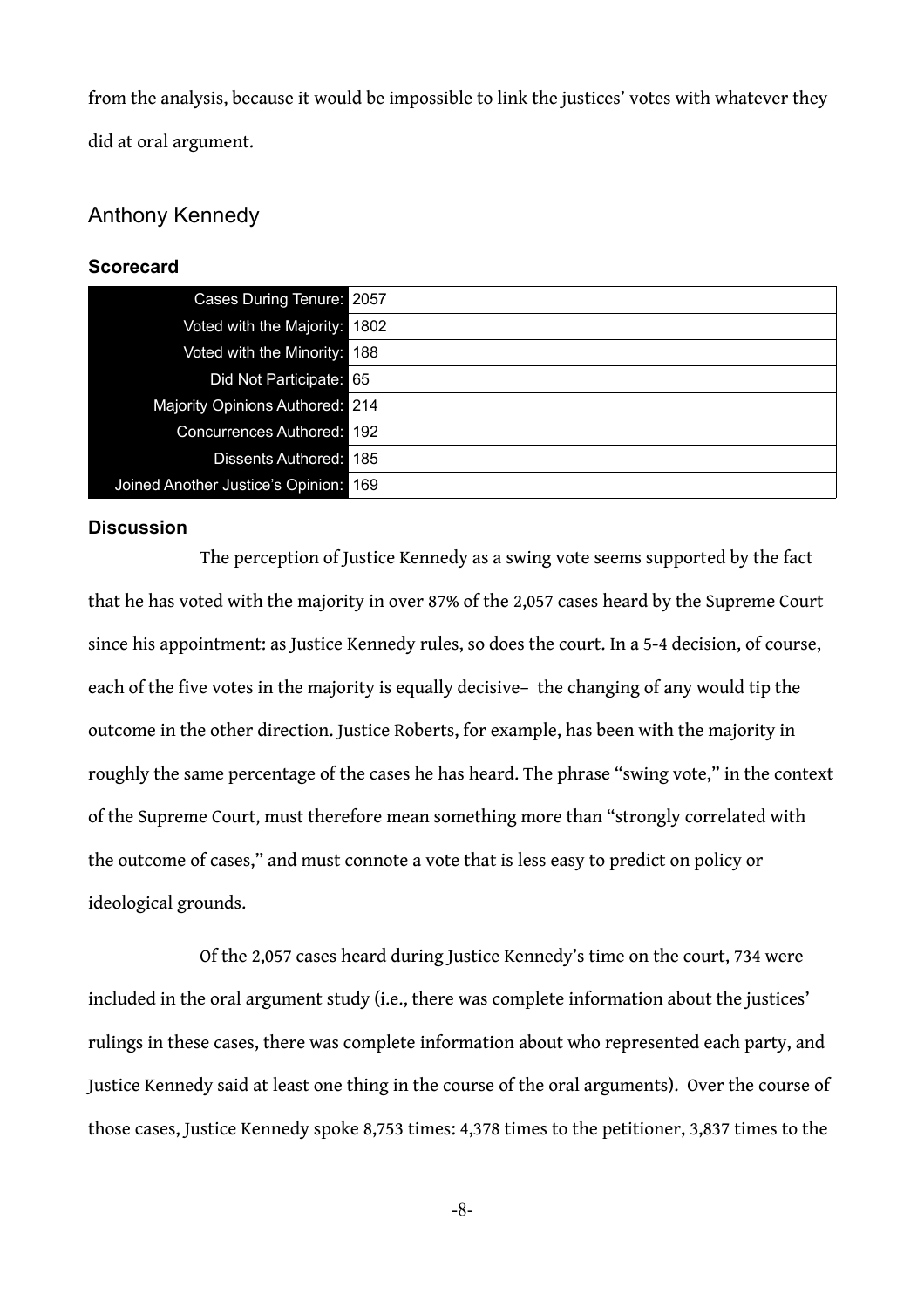respondent, and 438 times to another sitting member of the court. Along with Justice Ginsburg, he is a very even-handed questioner, with only a very slight bias in favor of speaking to the petitioner. He is also the court's most even-handed writer of special opinions, balancing between 51% concurrences, and 49% dissents. Most justices lean in favor of writing dissents.

This even-handedness carries through to the distribution of his questions at oral argument: even when the cases are grouped by the party for whom Justice Kennedy voted, no significant pattern emerges.



Justice Kennedy has a slight tendency to ask more questions of the petitioner in cases where he votes for the respondent.<sup>[16](#page-10-0)</sup> This is not as reliable a metric with Justice Kennedy as it is with some other justices. For example, in *Maryland v. Pringle*, 540 U.S. 366 (2003), Justice Kennedy asked 20 questions of the petitioner and only one of the respondent, and voted for the petitioner. Likewise in *NASA v. FLRA*, 527 U.S. 229 (1999), Justice Kennedy voted for the respondent, having asked the respondent 19 questions and the petitioner only two.

At least at this level of analysis, Justice Kennedy remains one of the most inscrutable members of the court: his questioning behavior at oral argument does not telegraph what his vote will be.

<span id="page-10-0"></span><sup>16</sup> This will be a recurring trend: many justices tend to ask fewer questions of the party for whom they eventually vote.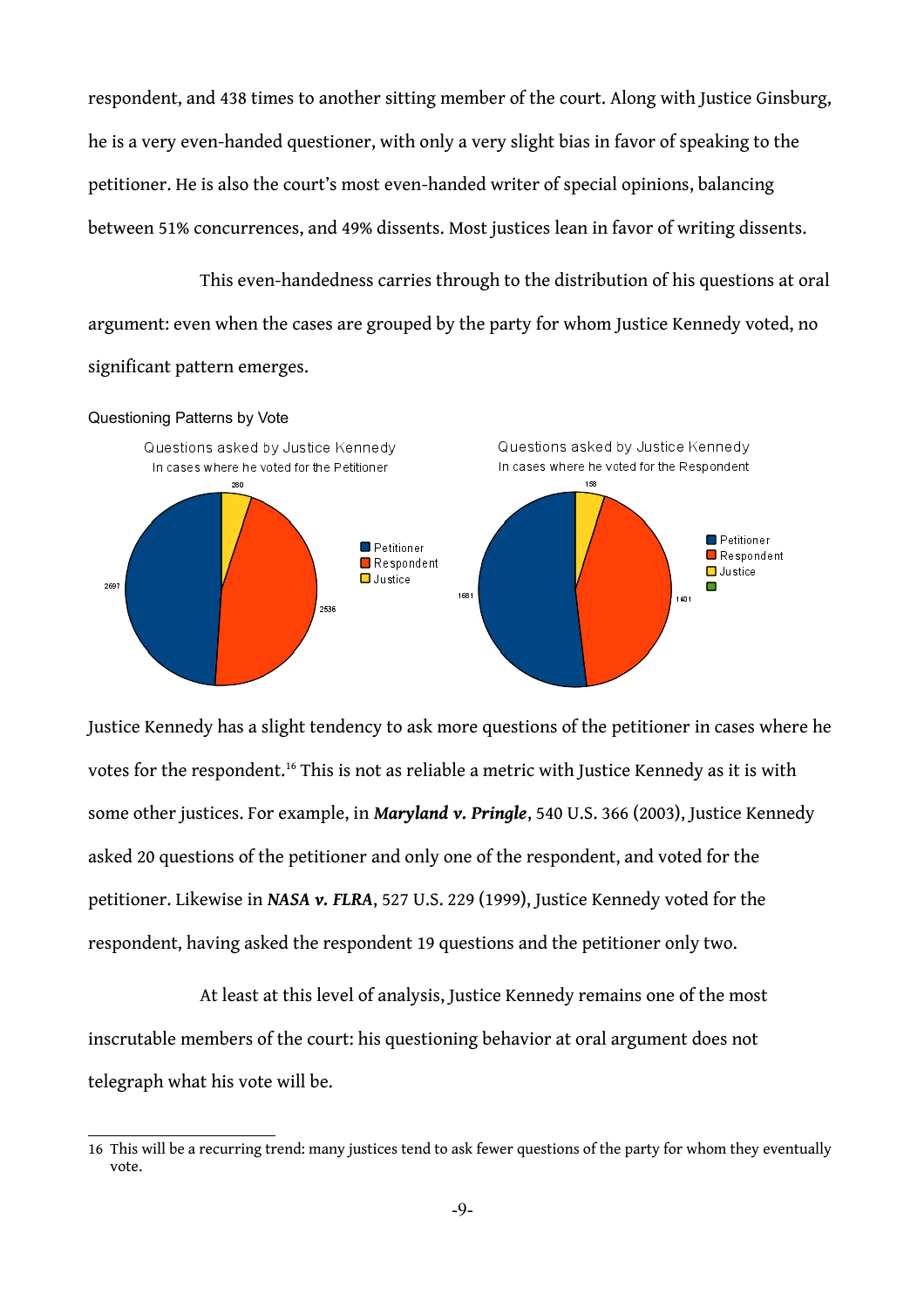## Antonin Scalia

### **Scorecard**

| Cases During Tenure: 2230             |      |
|---------------------------------------|------|
| Voted with the Majority:              | 1834 |
| Voted with the Minority: 383          |      |
| Did Not Participate:                  | ' 13 |
| Majority Opinions Authored: 229       |      |
| <b>Concurrences Authored: 341</b>     |      |
| Dissents Authored: 382                |      |
| Joined Another Justice's Opinion: 278 |      |

#### **Discussion**

As the senior member of the court, Justice Scalia has the left the most abundant statistical trail. He stably in the majority (82.3%), and is a vigorous author of both dissents and concurrences. Like Justices Thomas, Ginsburg, Alito and Breyer, he has written more of each than he has majority opinions, and he is only barely in second place behind Justice Thomas among his fellow justices in terms of overall likelihood of submitting a written opinion in any given case (Justice Scalia has written in 671 of the 2213 cases in which he has participated, for a rate of 42.9%).

Justice Scalia is also an enthusiastic participant in oral argument: in the 754 arguments considered for this analysis, he spoke 17,954 times, for an average of nearly 24 questions per argument. He shows a slightly stronger than average tendency to side with the petitioner (457 cases, or 60.6%). In cases where he votes for the petitioner, his questioning pattern at oral argument practically a precise mirror of his questioning in cases where he votes for the respondent.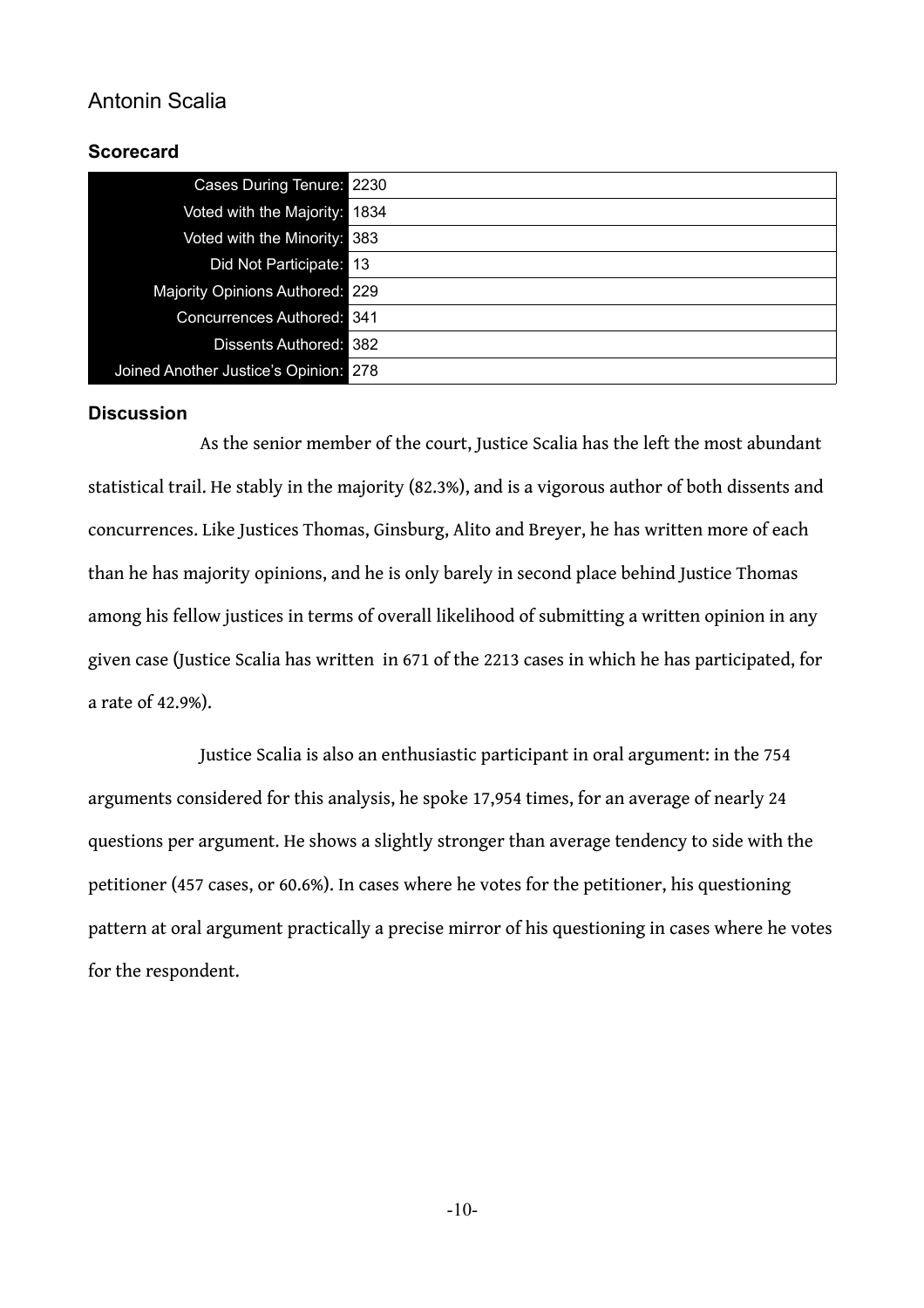#### Questioning Patterns by Vote



Most of the justices are at least somewhat "antagonistic" in their questioning, in the sense that they tend to ask more questions of the party for whom they will not be voting. In a nutshell, the party who receives fewer questions from Justice Scalia at oral argument can have some degree of confidence in Justice Scalia's support at voting time. With Justice Scalia, this is a more reliable indicator than it is for most other justices: in the 40 cases in which he asked more than 25 questions of the petitioner, he voted for the respondent only 10 times. Correspondingly, in the 40 cases in which Justice Scalia asked more than 27 questions of the respondent, he voted for the petitioner only 7 times.

In the 67 cases where the questions were evenly distributed (i.e., less than a 2-question difference between questions asked of the petitioner and questions asked of the respondent), he voted for the petitioner 60 times (roughly 89.5%). As a result, it would seem that Justice Scalia's vote can be inferred with some degree of confidence from the distribution of his questions at oral argument. Of course, Justice Scalia's vote may generally also be predicted based on the *content* of his questions at oral argument, but in cases where his vote is in doubt, the distribution of questions might be a worthwhile metric for those seeking to handicap the court.

-11-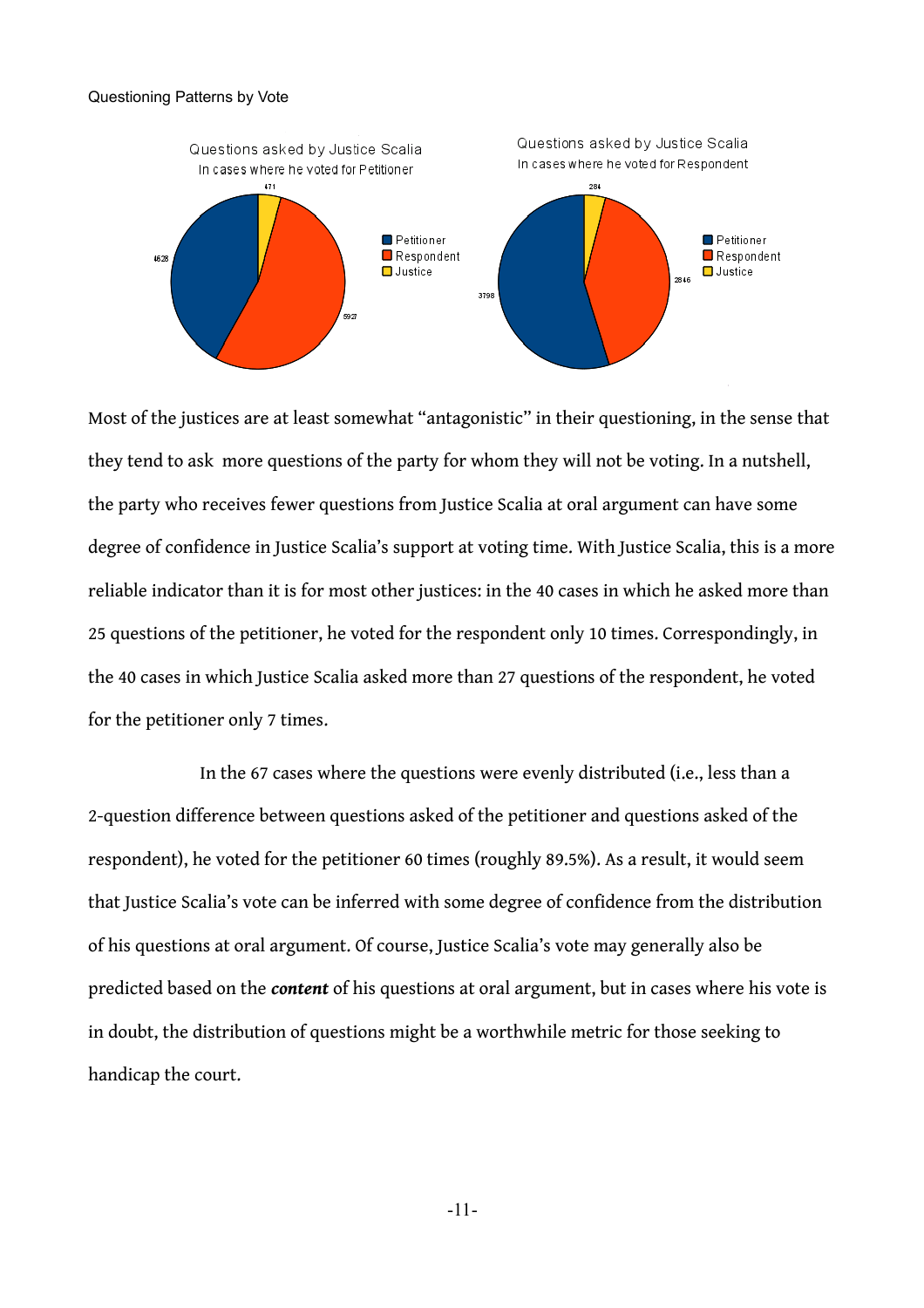## Clarence Thomas

### **Scorecard**

| Cases During Tenure: 1546             |  |
|---------------------------------------|--|
| Voted with the Majority: 1230         |  |
| Voted with the Minority: 298          |  |
| Did Not Participate: 21               |  |
| Majority Opinions Authored: 153       |  |
| Concurrences Authored: 222            |  |
| <b>Dissents Authored: 296</b>         |  |
| Joined Another Justice's Opinion: 283 |  |

#### **Discussion**

Not much can be said about Justice Thomas's speech patterns at oral argument. He has spoken in only 12 cases eligible for in this study, uttering a total of 37 questions. Although the balance is quite lopsided (30 of the 37 questions were asked of the respondent), even such a striking pattern should not be taken as a serious statistical indicator in a sample this small. In cases where Justice Thomas spoke, he voted for the petitioner 8 times (75%), but again, that apparent bias may not be indicative of anything in particular.

Justice Thomas's silence at oral argument is countered, however, by his outspokenness in the written word: he has written an opinion of some sort (whether majority, concurrence, or dissent) in 671 of the 1,525 in which he has participated (44%), making him the court's leader in terms of likelihood of submitting a written opinion in any given case.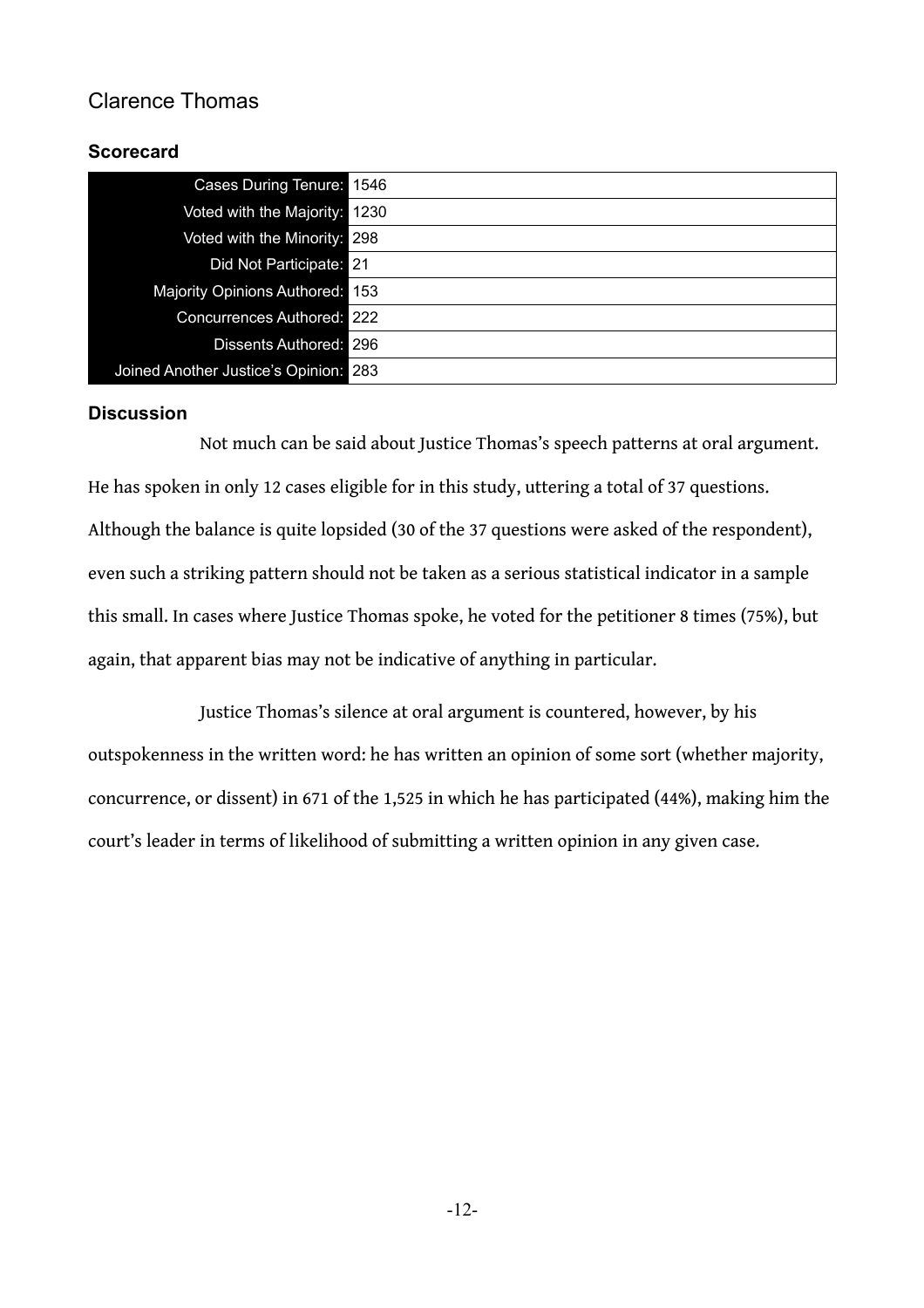## Elena Kagan

#### **Scorecard**

| Cases During Tenure: 34             |  |
|-------------------------------------|--|
| Voted with the Majority: 10         |  |
| Voted with the Minority: 4          |  |
| Did Not Participate: 20             |  |
| Majority Opinions Authored: 3       |  |
| Concurrences Authored: 0            |  |
| Dissents Authored: 2                |  |
| Joined Another Justice's Opinion: 5 |  |

#### **Discussion**

Thus far, Justice Kagan's record with the court is remarkable mostly for the number of cases in which she has not participated: she has recused herself in 58% of the cases heard between the time she ascended to the bench and the time when the data for this study were collected. Of the 14 cases she has heard, only 13 were eligible for inclusion in the oral argument study. As the court's newest member, there is not yet much data to go on, but her behavior thus far is different from that of her fellow justices.

In the first place, she has voted for the respondent in eight of the 13 cases studied: most justices, and the court as a whole, show at least a moderate statistical preference for the petitioner. Second, Justice Kagan tends to ask more questions of the petitioner regardless of what her vote turns out to be: in only three cases has she asked more questions of the respondent. While it is obviously too early to claim that these trends are in any way significant, it is interesting to note that Justice Kagan is bucking the court's trends, at least at the outset of her tenure.

As a final footnote, the fact that Justice Kagan has such a high rate of non-participation in cases has had an interesting side-effect: even though there are only 10 cases in which she has voted with the majority, she has written three majority opinions. This is well over twice the rate experienced by her more senior colleagues, and it shows an amusing

-13-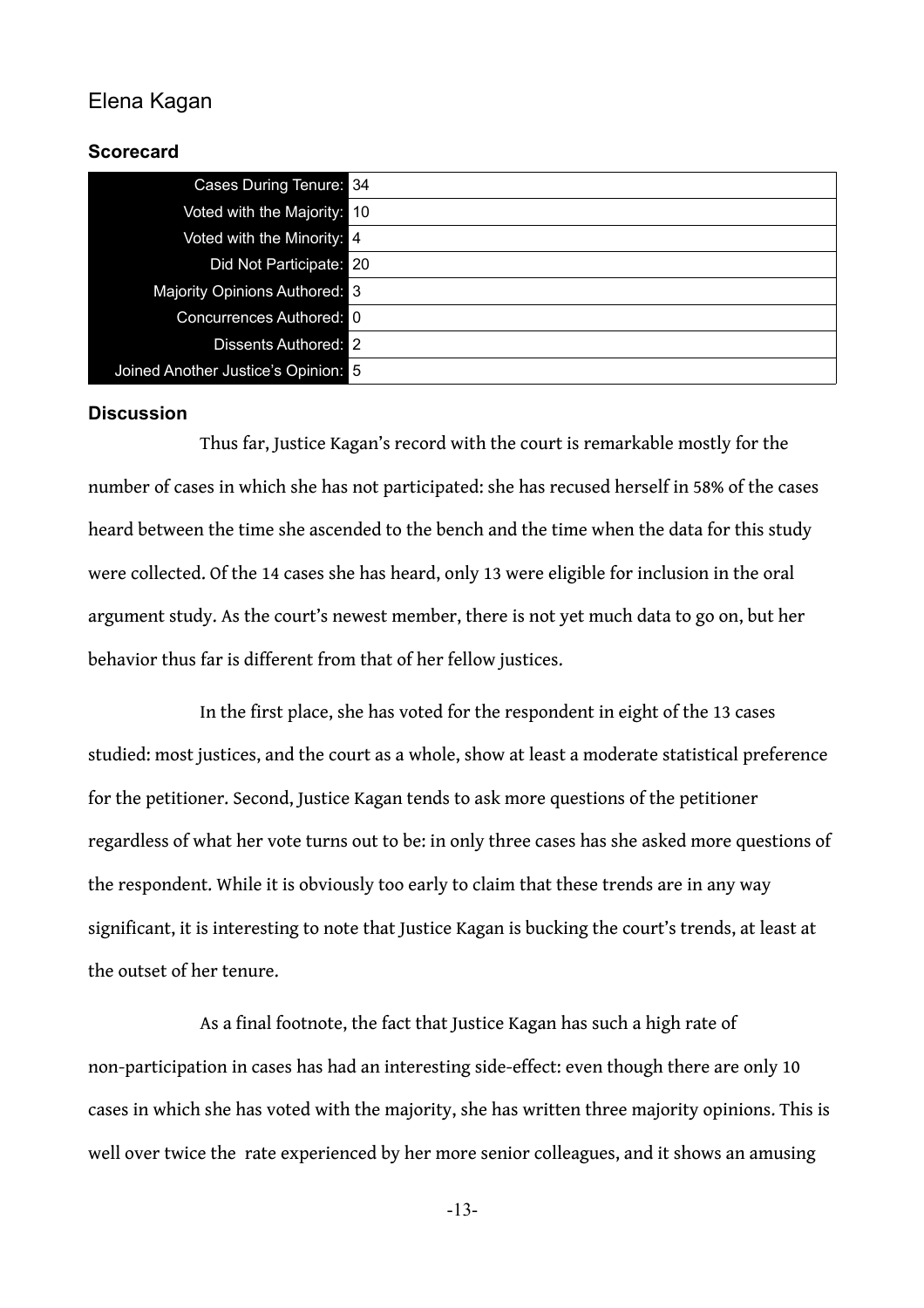(if predictable) dynamic in assignments: the fewer cases in which one participates, the more likely one will have to write the court's opinion in those cases where one sides with the majority.

## John G. Roberts, Jr.

#### **Scorecard**

| Cases During Tenure: 325             |  |
|--------------------------------------|--|
| Voted with the Majority: 285         |  |
| Voted with the Minority: 27          |  |
| Did Not Participate: 7               |  |
| Majority Opinions Authored: 38       |  |
| <b>Concurrences Authored: 17</b>     |  |
| <b>Dissents Authored: 25</b>         |  |
| Joined Another Justice's Opinion: 33 |  |

#### **Discussion**

Justice Roberts spoke at oral argument in 265 cases suitable for inclusion in this study. In the cases examined, Justice Roberts voted for the petitioner 173 times (65%), and for the respondent 93 times (35%). He has asked a total of 2,475 questions of petitioners (an average of 9.34), 2,777 questions of respondents (an average of 10.48), and 166 questions of his fellow justices. These are not distributed evenly, however.



In other words, in cases where Justice Roberts votes for the respondent, he asks an average of 11.1 questions of the petitioner (and 9.66 of the respondent), and in cases where he votes for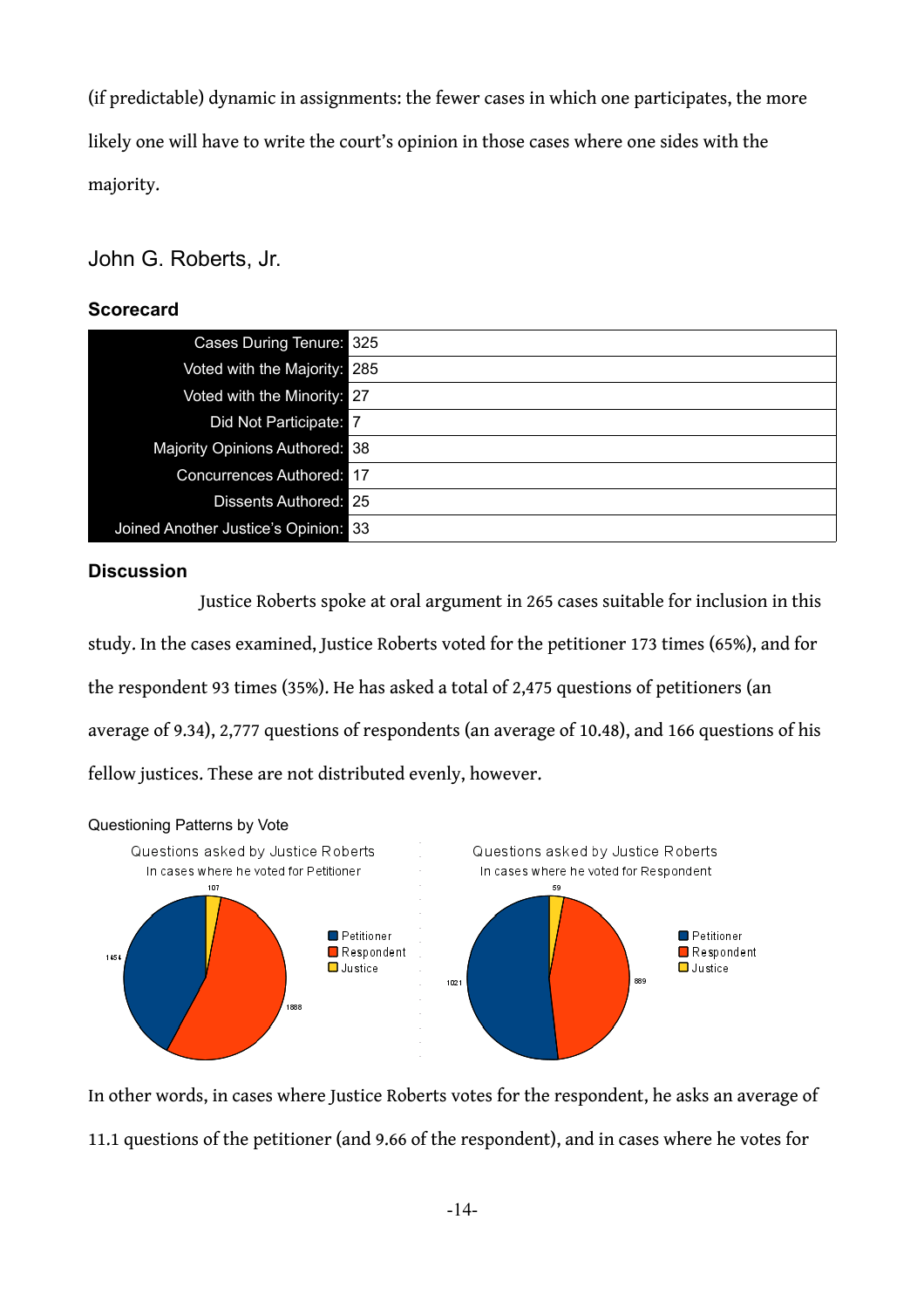the petitioner, he asks an average of 10.9 questions of the respondent (and of the 8.4 of the petitioner). These numbers support the theory that, statistically speaking, Justice Roberts has a mildly antagonistic questioning style: he tends to ask more questions of the party against whom he will vote. This is a weaker correlation than we have observed with other justices, however.

Additionally, Justice Roberts sides with the majority in just over 90% of his votes. Surprisingly, this is slightly higher than Justice Kennedy's percentage. The number of questions Justice Roberts asks of each party is therefore at least weakly correlated with the outcome of the case. Obviously, this does not establish any sort of causative relationship: one could not hope to win a case merely by confining one's oral argument to topics unlikely to draw questions from Justice Roberts. Nevertheless, litigants seeking to divine the outcome of their cases after oral argument may wish to count the questions Justice Roberts asks of each side.

## Ruth Bader Ginsburg

#### **Scorecard**

| Cases During Tenure: 1326             |      |
|---------------------------------------|------|
| Voted with the Majority:              | 1055 |
| Voted with the Minority: 270          |      |
| Did Not Participate: 1                |      |
| Majority Opinions Authored:           | 140  |
| Concurrences Authored: 143            |      |
| Dissents Authored: 257                |      |
| Joined Another Justice's Opinion: 275 |      |

#### **Discussion**

Justice Ginsburg has been on the court for a total of 1,341 cases (as of this data collection), in that entire time, there has only been one case in which she did not participate, $17$ and she has spoken at least once in every single argument in which she has participated. Over

<span id="page-16-0"></span><sup>17</sup> *Federal Election Commission v. NRA Political Victory Fund*, 513 U.S. 88 (1994)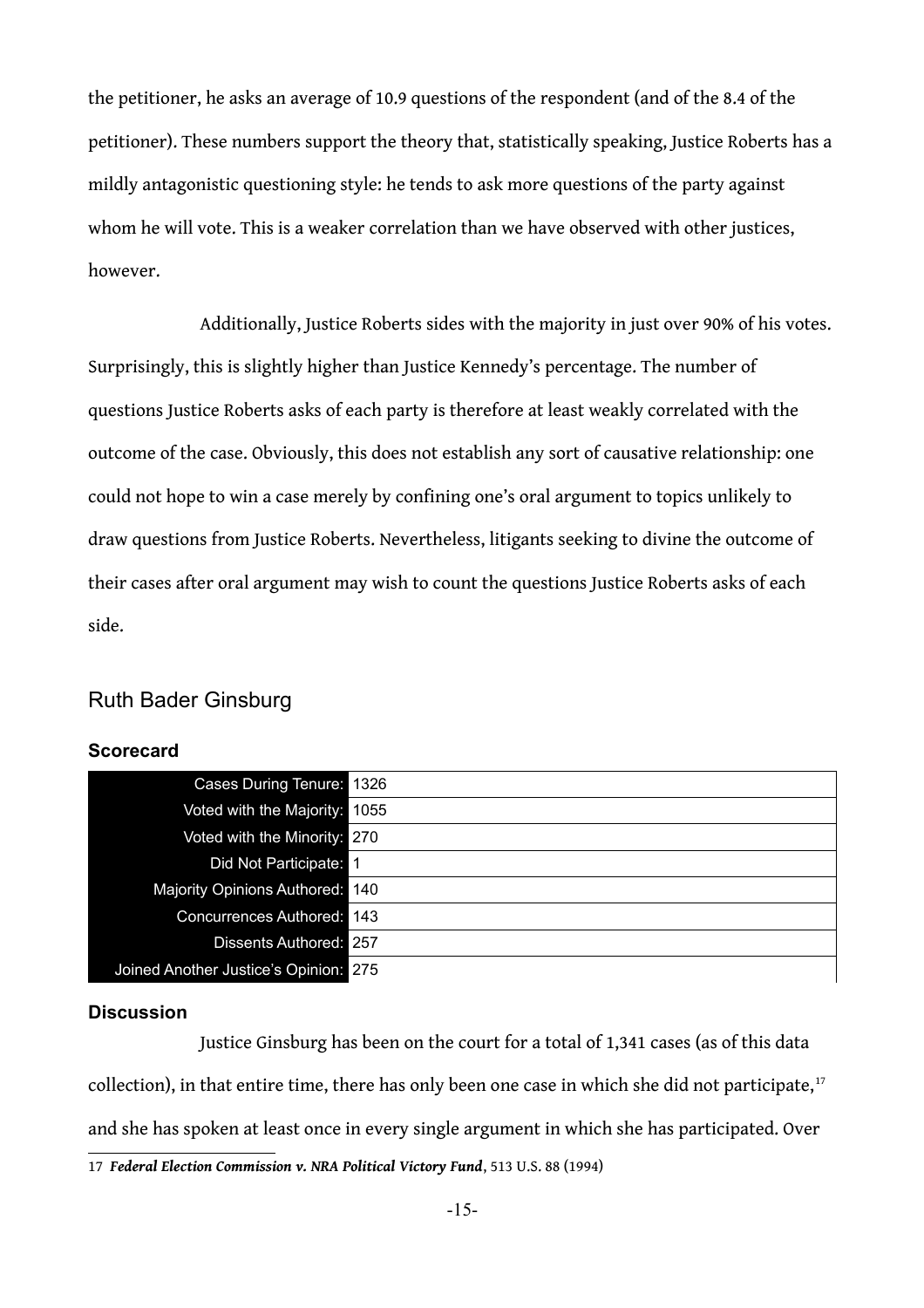the cases included in this analysis, she voted for the petitioner 431 times (57.8%), and for the respondent 315 times (42.2%). This pattern places her more or less precisely in harmony with the court's overall tendency to side slightly with the petitioner (see the "Case Outcomes" discussion in the **"Court as a Whole"** section, below).

Justice Ginsburg has asked a total of 10,501 questions, of which 5,382 (51.2%) were for the petitioner, 4,818 (45.8%) were for the respondent, and 301 (2.9%) were for a colleague on the court. On the whole, she is an even-handed questioner, but when she votes for the respondent, she has a tendency to pepper the petitioner with questions.

#### Questioning Patterns by Vote



This is not a wholly trustworthy indicator, however: there are 76 cases in which she asked no questions whatsoever of the respondent, but in those cases she still cast her vote for the petitioner 40 times (including seven cases in which she asked more than 10 questions of the petitioner). Still, if we calculate the ration of petitioner questions to respondent questions for each case, when the ratio is greater than 5-1, she has voted for the petitioner only 23.7% of the time.

As a general rule, it seems impossible to infer much about Justice Ginsburg's vote on the basis of her speaking at oral argument. However, as the ratio of the number of questions Justice Ginsburg asks of the petitioner at oral argument to the number of questions she asks of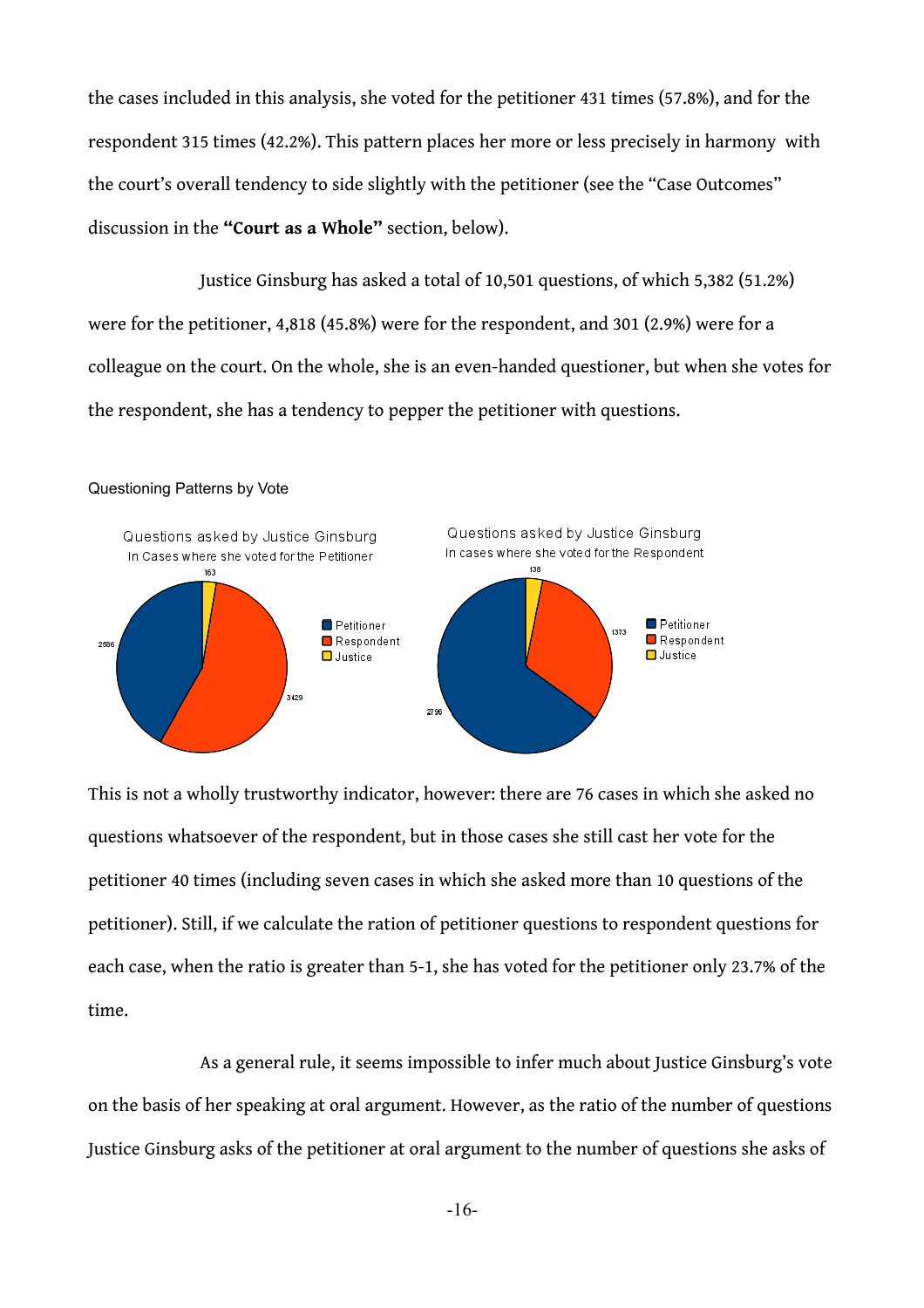the respondent increases, the probability of her voting for the petitioner decreases, settling just below 25% for extreme values.

## Samuel A. Alito, Jr.

### **Scorecard**

| Cases During Tenure: 304             |  |
|--------------------------------------|--|
| Voted with the Majority: 238         |  |
| Voted with the Minority: 37          |  |
| Did Not Participate: 21              |  |
| Majority Opinions Authored: 29       |  |
| <b>Concurrences Authored: 31</b>     |  |
| Dissents Authored: 33                |  |
| Joined Another Justice's Opinion: 33 |  |

#### **Discussion**

Of the 207 oral arguments eligible for inclusion in this study, Justice Alito voted with the petitioner 114 times (55%), and in his time on the court overall, he has voted with the majority 78% of the time, making him a centrist, in terms of the court's overall tendency to side slightly in favor of the petitioner. He spoke at oral argument 1,295 times (an average of six questions per case).

Like Justice Scalia, the pattern of Justice Alito's allocation of questions between the petitioner and respondent is an almost perfect mirror image, depending on which party he eventually votes for, with the party that receives his vote being asked fewer questions.

Questioning Patterns by Vote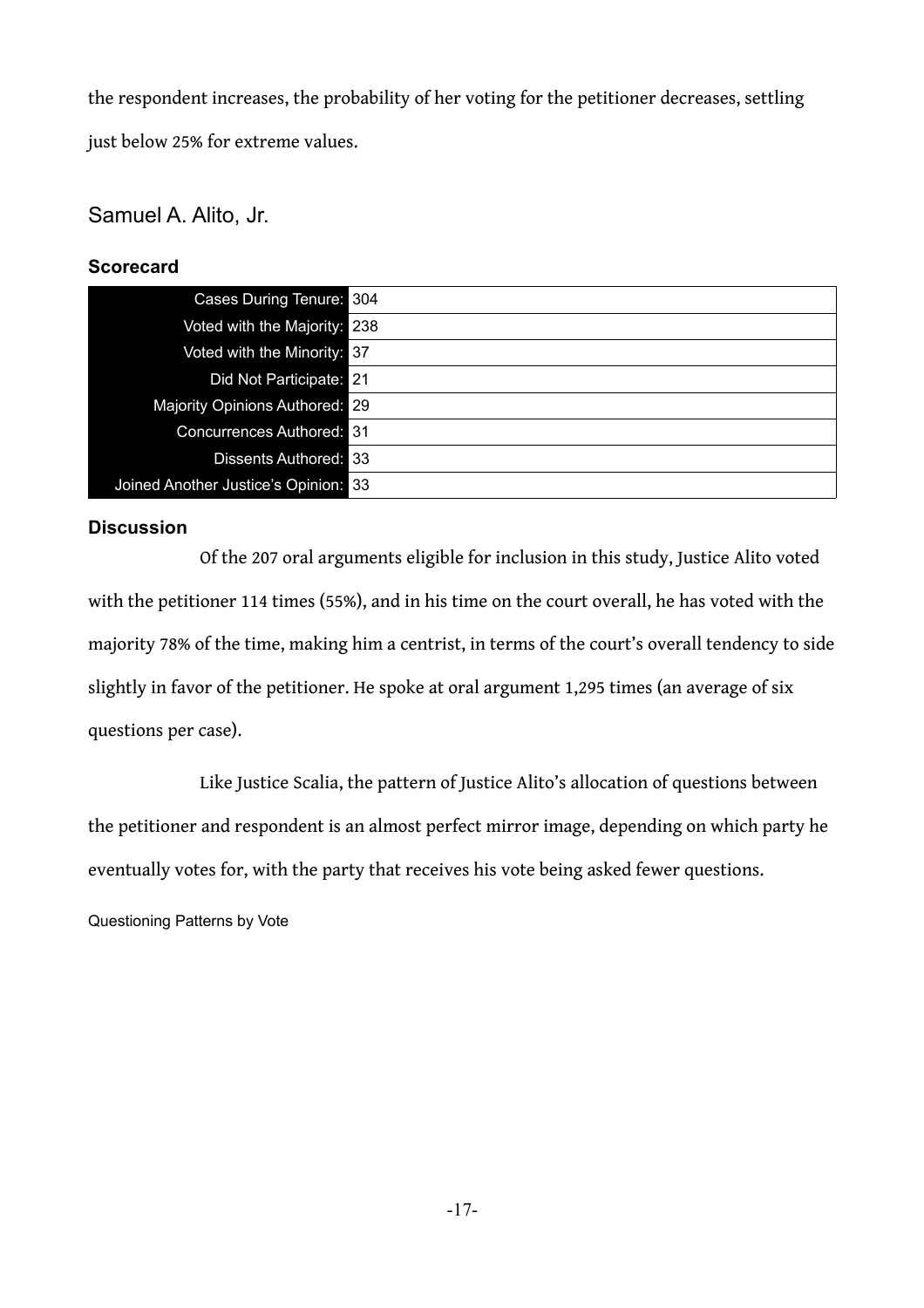

Thus, in cases where Justice Alito voted for the petitioner, the 39.5% of his questions went to the petitioner, 58.5% to the respondent, and the remaining 2% to his fellow justices. In cases where the respondent got Justice Alito's vote, 59.5% of his questions went to the petitioner, 37.4% to the respondent, and the remaining 3.1% to his fellow justices. This is a less reliable indicator for Justice Alito than it is for Justice Scalia, at least when votes for the respondent are concerned. In cases where Justice Alito asked more questions of the petitioner, he still voted for the petitioner 43.7% of the time; in cases where Justice Alito asked more questions of the respondent, on the other hand, he only voted for the respondent 35.1% of the time.

#### Sonia Sotomayor

#### **Scorecard**

| <b>Cases During Tenure: 103</b>      |  |
|--------------------------------------|--|
| Voted with the Majority: 78          |  |
| Voted with the Minority: 18          |  |
| Did Not Participate: 3               |  |
| Majority Opinions Authored: 12       |  |
| Concurrences Authored: 8             |  |
| Dissents Authored: 13                |  |
| Joined Another Justice's Opinion: 24 |  |

Only 85 cases from Justice Sotomayor's tenure on the court were eligible for

inclusion in this study. In those cases, she voted for the petitioner 52 times (61.2%), and for the respondent 33 times (38.8%). As was the case with Justice Ginsburg, Justice Sotomayor tends to ask more questions of the petitioner in cases where she votes for the respondent.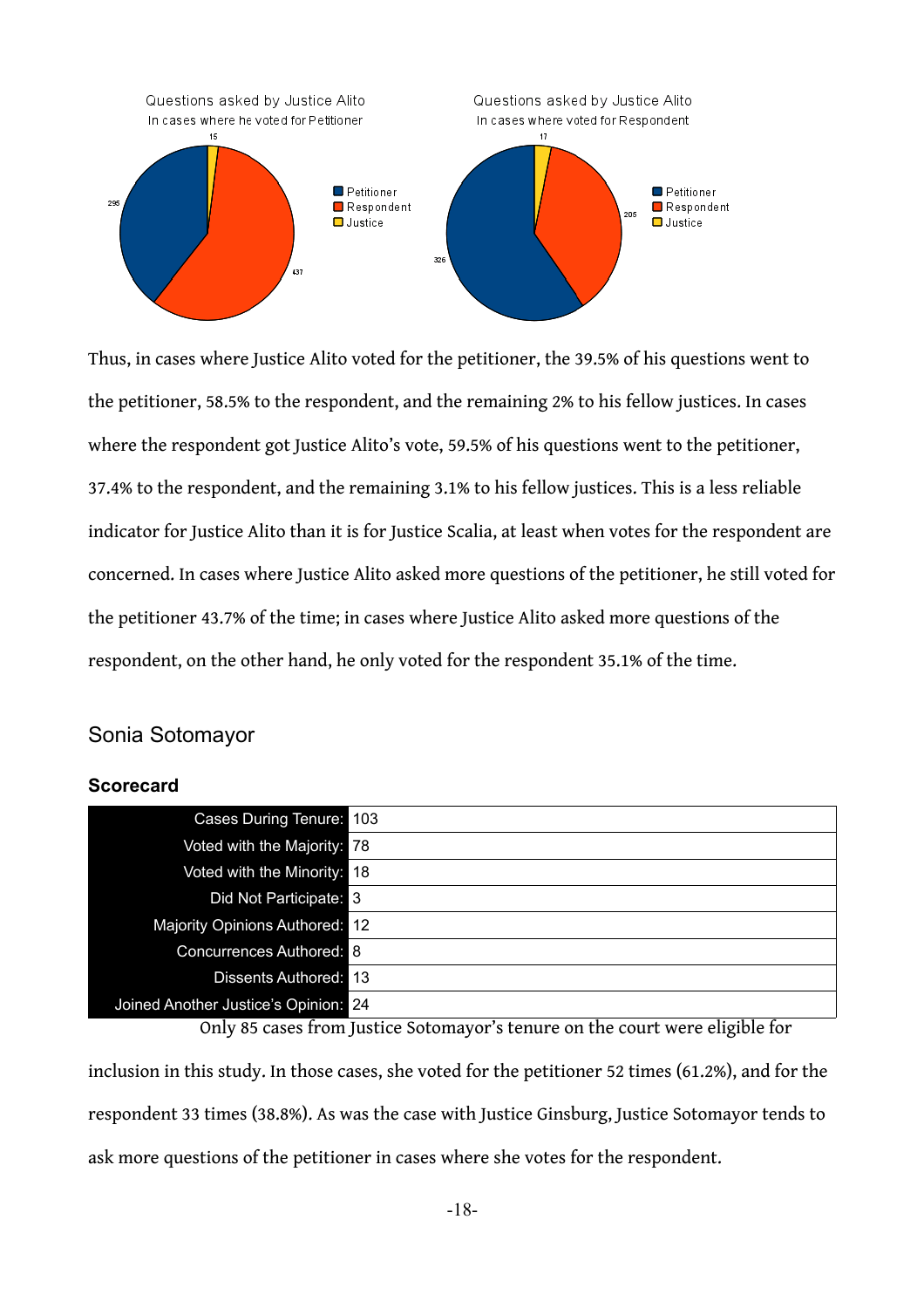#### Questioning Patterns by Vote



In contrast to Justice Ginsburg, however, there is no clear trend. Justice Sotomayor is liable to vote either way, regardless of the ratio of petitioner questions to respondent questions. In the five cases where she asked the petitioner 15 or more questions and the respondent zero, she voted for the petitioner three times. In the 21 cases where she asked the petitioner more than 10 questions, she voted with the petitioner nine times (or 42.8%). Possibly some more useful pattern will emerge over time, but at the moment, the best we can say is that in cases where she asks more than 20 questions of the petitioner, it is likely that Justice Sotomayor will vote for the respondent. The converse is not necessarily true: in *Wood v. Allen*, 558 U.S. \_\_\_(2010), Justice Sotomayor asked no questions of the petitioner, but spoke 22 times during the respondent's argument and still voted for the respondent.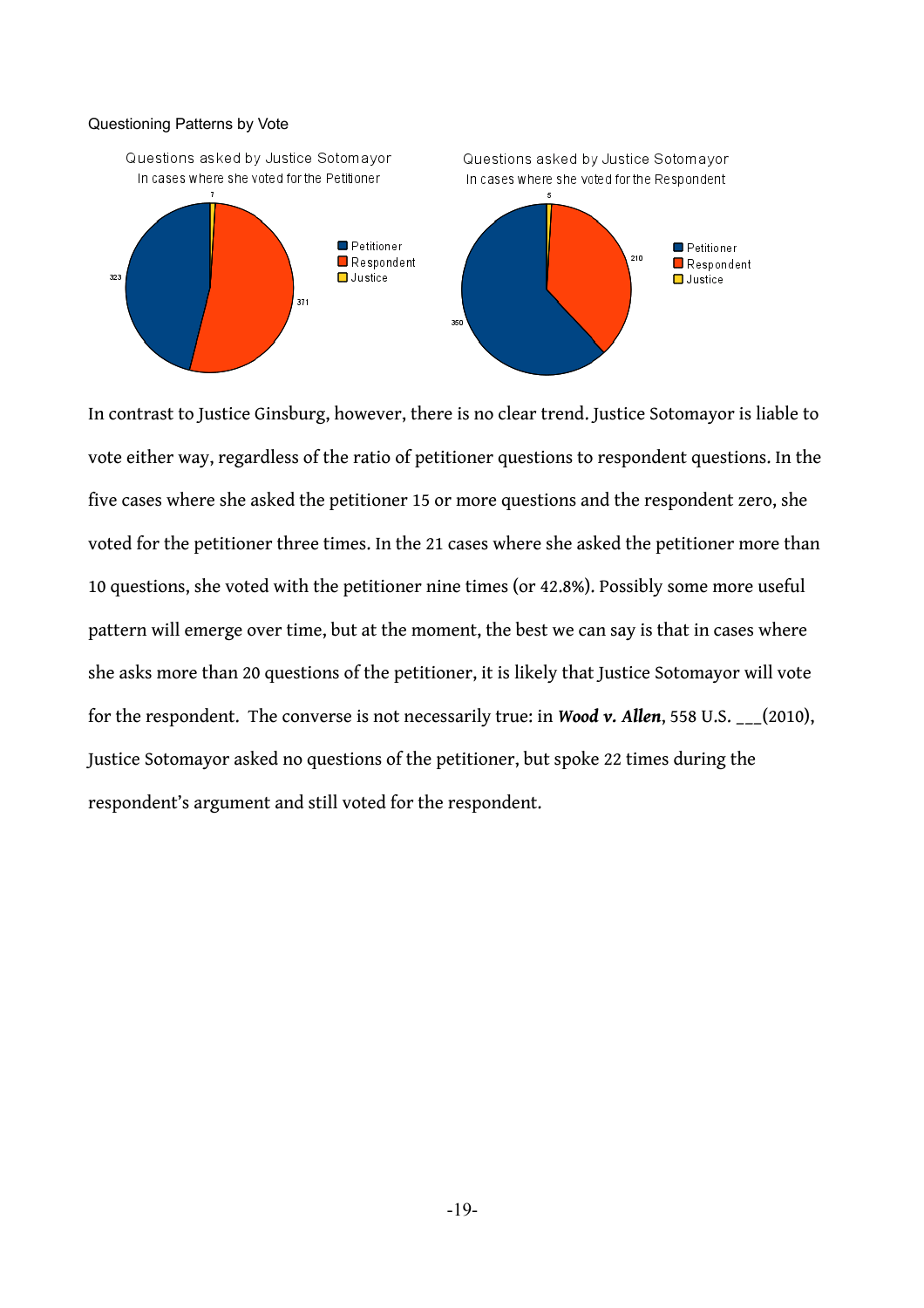## Stephen G. Breyer

## **Scorecard**

| <b>Cases During Tenure: 1237</b>      |  |
|---------------------------------------|--|
| Voted with the Majority: 972          |  |
| Voted with the Minority: 247          |  |
| Did Not Participate: 16               |  |
| Majority Opinions Authored: 124       |  |
| Concurrences Authored: 150            |  |
| <b>Dissents Authored: 235</b>         |  |
| Joined Another Justice's Opinion: 230 |  |

### **Discussion**

This analysis covered 716 of the 1237 cases heard by the Supreme Court during Justice Breyer's tenure. In those cases, he has spoken a total of 12,892 times, for an average of 18 questions per case. Justice Breyer has voted with the majority in 78.6% of the cases in which he has participated.

At oral argument, Justice Breyer's distribution of questions is unique: 57.7% of his questions are directed at the respondent, and a mere 39.0% at the petitioner, despite the fact that he has voted for the petitioner in 64.9% of the cases available to this study. Nevertheless, his questioning is far less respondent-centric in cases where he votes for the respondent.



Justice Breyer's tendency to devote such a high percentage of his questions to the respondent,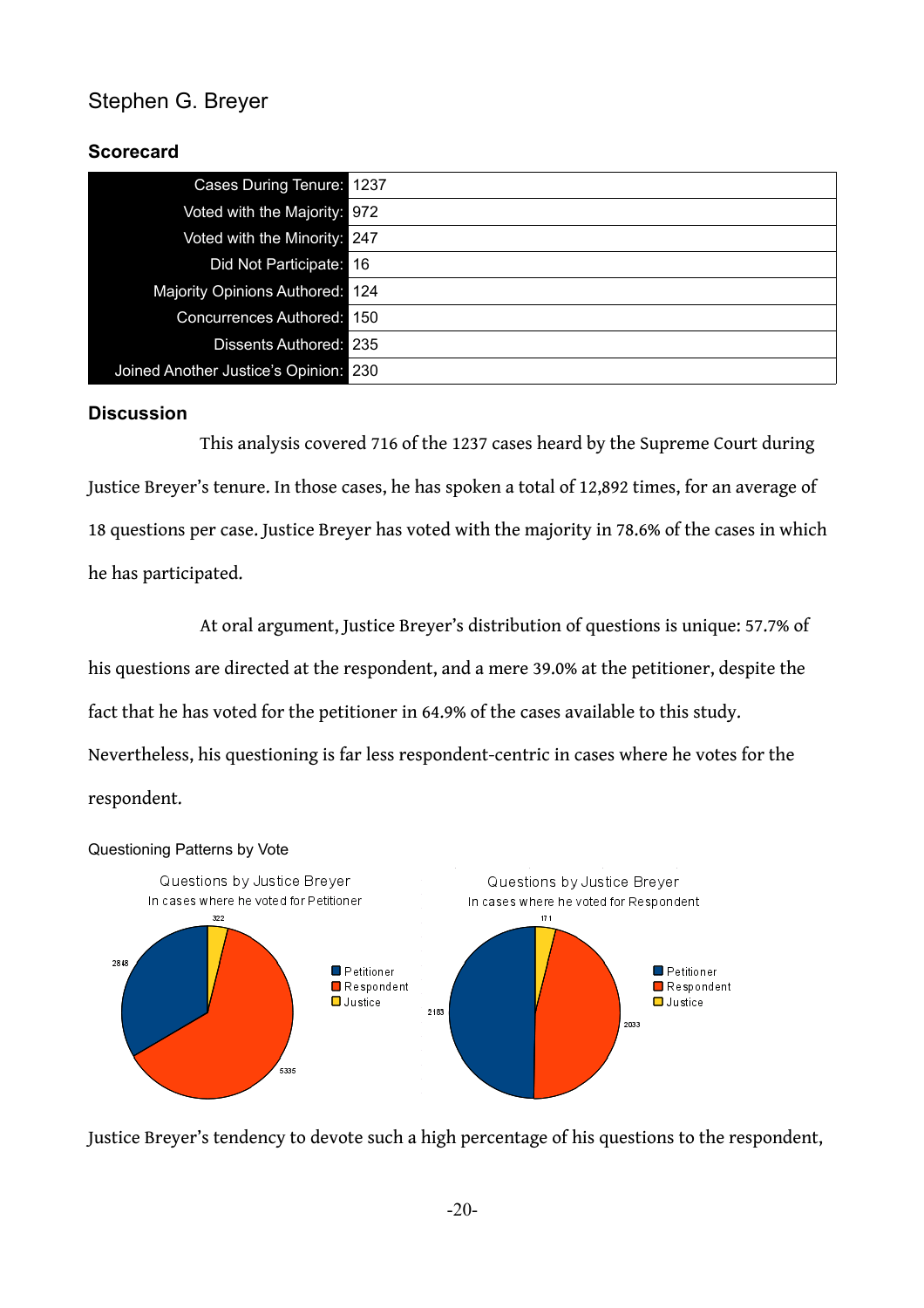regardless of his eventual vote, is unique among the pool of justices for whom there was enough data to study. In cases where he has voted for the respondent, just under half of his questions have been directed at the petitioner (49.7%). In the 435 cases where Justice Breyer has asked more questions of the respondent, he has voted for the petitioner 76.3% of the time, whereas in the 246 cases in which he asked more questions of the petitioner, he voted for the respondent 52.8% of the time. Thus, from a purely statistical perspective, although it is more likely that Justice Breyer will vote for the petitioner in any given case, that probability increases, the more questions he asks of the respondent.

## **The Court As a Whole**

Knowledge of the patterns of the justices individually is more helpful when it is couched in the context of the behavior of the court as a whole. Being "in the majority" differs from case to case, for example, depending on whether, and how, the court's votes are split. Likewise, knowing the tendency of a given justice to vote in favor of the petitioner is more helpful when compared to the court's tendency as a collective.

## Case Outcomes

As has been mentioned, the court shows a slight bias in favor of petitioners: petitioners prevailed in roughly 57% of the cases analyzed, as depicted in the figure below.



Cases Resolved in Favor of Petitioner vs. Cases Resolved in Favor of Respondent

This is most likely explained by the fact that litigants would not appeal to the Supreme Court if

-21-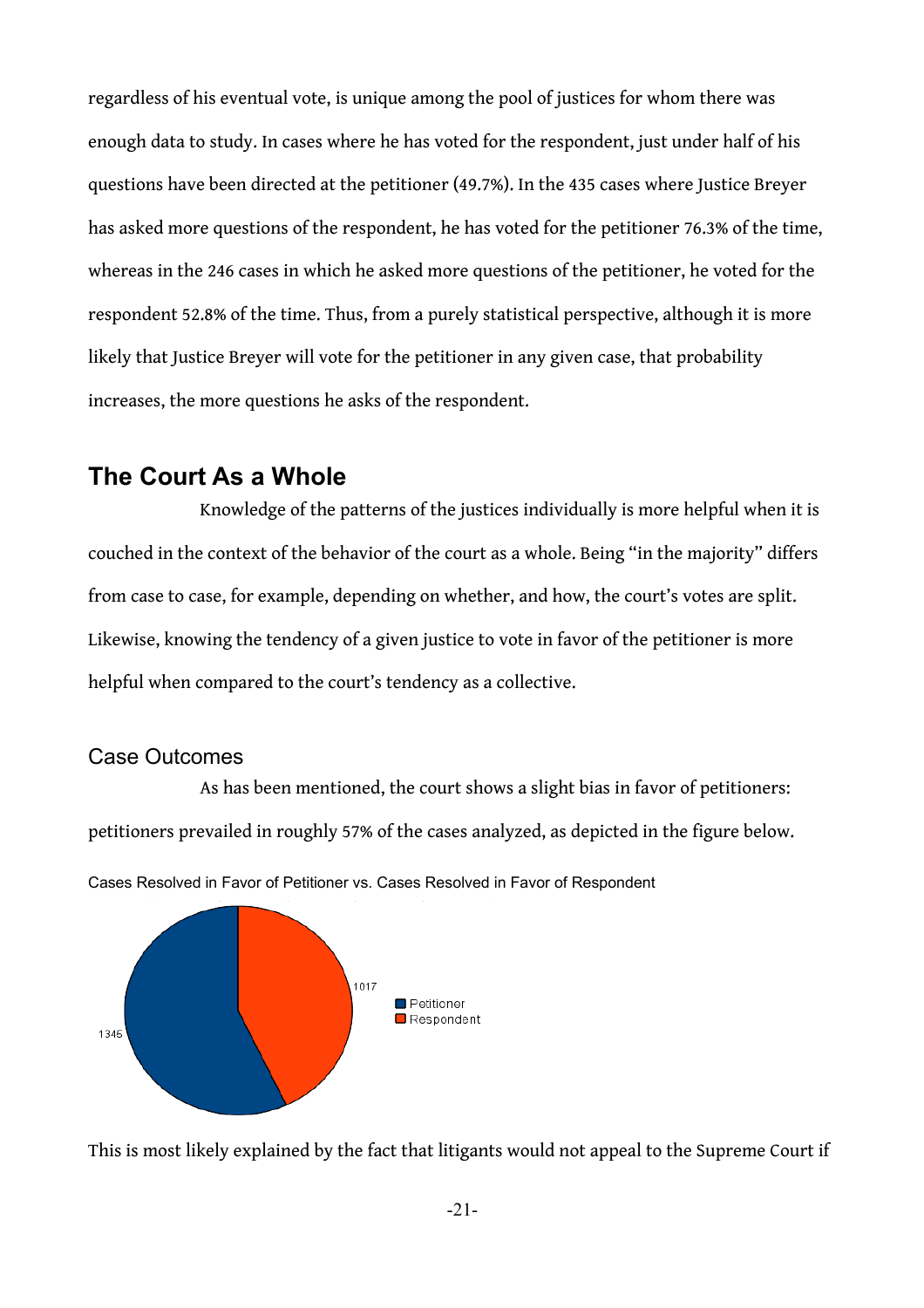they would reasonably expect to lose. Correspondingly, potential litigants might elect not to bring suit at all (or to settle, if they find themselves sued), rather than run the risk that the court might issue a rule that hamstrings their cause for all time.

### Decisional Patterns

Over the course of the 2,371 cases studied here, the court has come out with 18 different decisional patterns, ranging from 9-0 to 3-3.<sup>[18](#page-23-0)</sup> Of these, only eight patterns amounted to more than 2% of the total caseload.



Distribution of Decisional Splits

The distribution of decisional splits remains relatively consistent on a year-by-year basis; there are some fluctuations in the relative frequencies of 5-4 and 7-2 splits, but the pattern is maintained roughly over time

Relative Frequencies of Decisional Splits by Year

<span id="page-23-0"></span><sup>18</sup> *Reagan v. Abourezk*, 484 U.S. 1 (1987).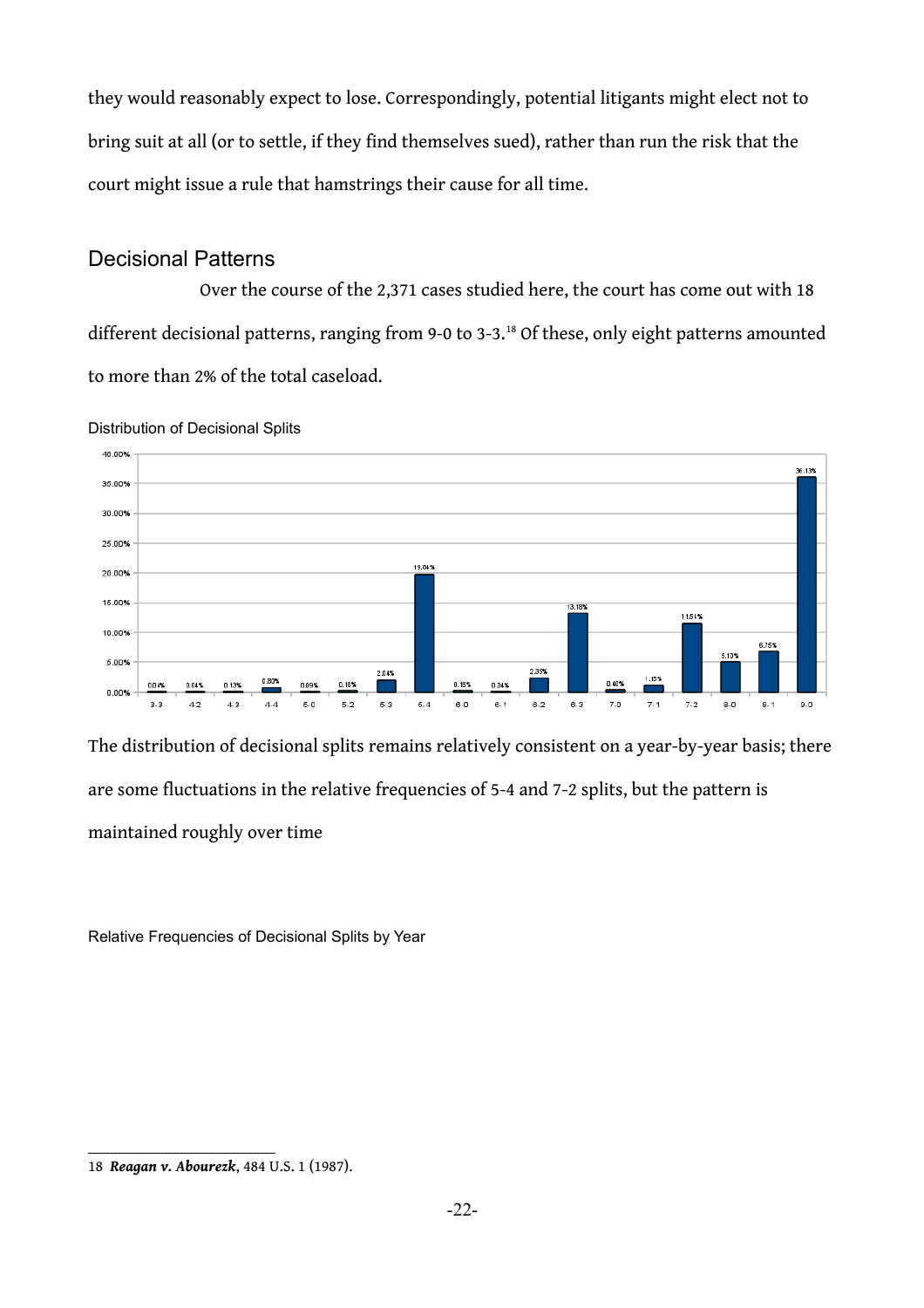

The column for 2008 should be disregarded because, as mentioned above, Oyez did only a spotty job at recording case outcomes for that year: the information available appears to be correct, but it is incomplete. Other than that column, the only serious anomalies are the sudden surges of 8-1 decisions in 1987 and 2010. The 2010 group is explained by Justice Kagan's high frequency of recusal, and the fact that not all of the court's 2010 decisions have yet been published. In 1987, Justice Kennedy was new to the court, and did not participate in a similar series of decisions. There do not, in other words, appear to be many significant trends either in the harmony or the divisiveness of the court, and unanimous decisions are fairly consistently at least 30% of the court's output.

## **Concluding Thoughts**

The analysis presented here is interesting, but somewhat superficial– it would be technically feasible to dig much deeper. Potentially fruitful topics for further investigation include:

- Are runs of multiple consecutive questions correlated with specific outcomes for any of the justices?
- Is there a correlation between any of the justices' votes and specific decisional split patterns (are there, for example, signs in the oral

-23-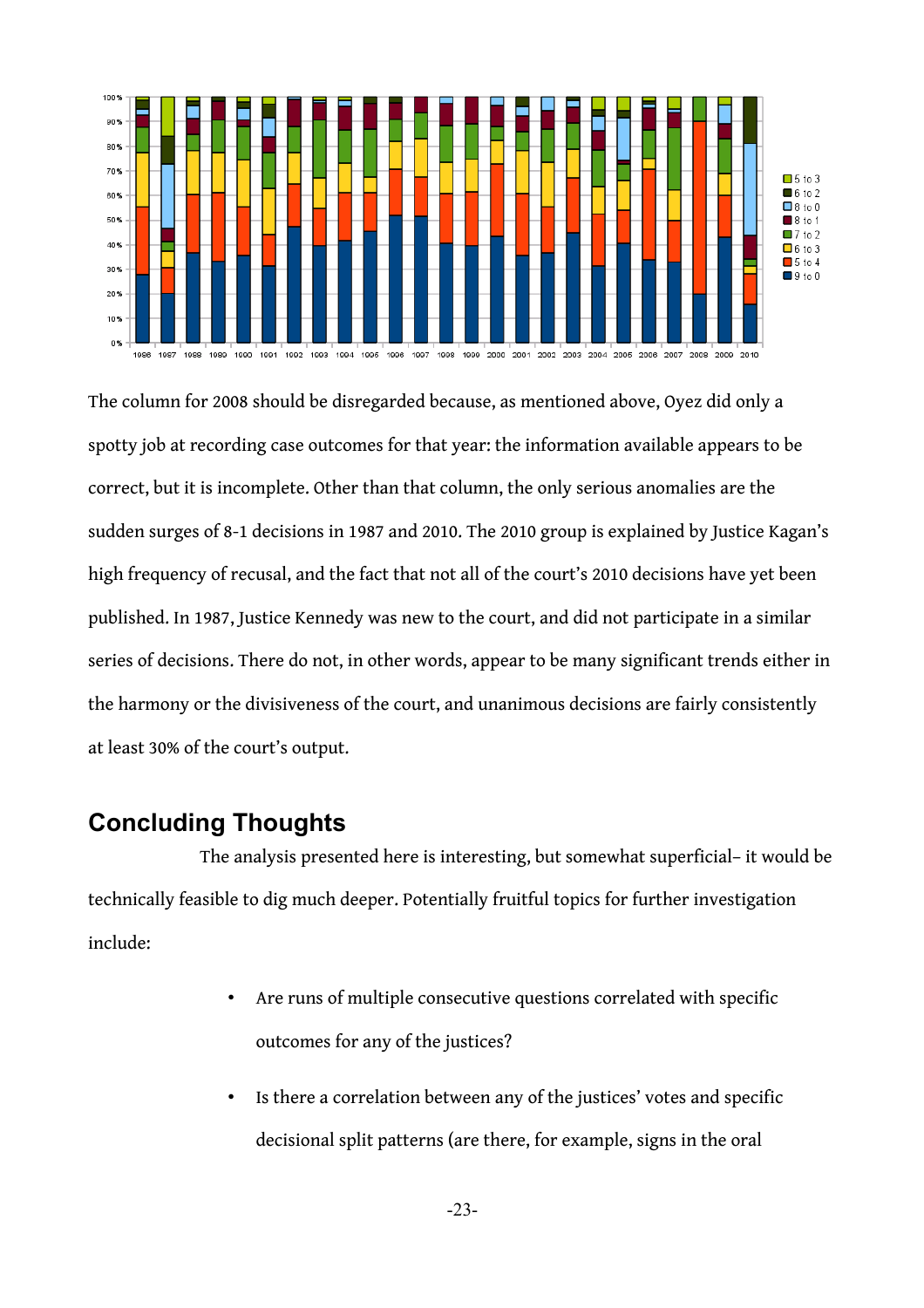argument questioning patterns that point to whether or not a case will be decided unanimously)?

- Except for Justice Thomas, does a justice's silence at oral argument signal anything about his or her probable vote?
- Do certain justices tend to engage in dialog with one another, and if so, does that correlate with any particular pattern in their voting?

The answers to all these questions lie within the data already collected,<sup>[19](#page-25-0)</sup> but answering them would be complex. As it stands, even having done only relatively simple investigation, we are able to spot several justices whose behavior at oral argument may reveal something about how they are likely to vote. Specifically, Justices Breyer, Alito, Ginsburg, and Scalia all exhibit questioning patterns that correlate with their votes; Justice Roberts does as well, but to a weaker extent. Possibly the same will be true of Justice Sotomayor, as she develops a deeper history with the court. There has not been enough chance to observe Justice Kagan in action to say whether she will be at all predictable via this method. The only two justices who appear not to leak information about their leanings at oral argument are Justice Thomas, who remains silent, and Justice Kennedy, whose questioning pattern is largely inscrutable.

Of course, in many instances, it may be obvious how a given justice may vote, based on the justice's record, or the nature of the questions asked at oral argument. This research has never set out to supplant standard legal analysis techniques. Reasonable minds differ on how the court will find in any given case, and the goal of this research is to see if by relying on tools outside of the usual lawyer's arsenal, we can provide additional support for a proposed outcome.

These techniques are presumably of limited utility to advocates: in the heat of

<span id="page-25-0"></span><sup>19</sup> Others, such as the question of whether any of the justices behave differently at oral argument in civil cases than they do in criminal cases, or whether certain justices tend to treat cases from specific circuits differently would require the collection of additional data.